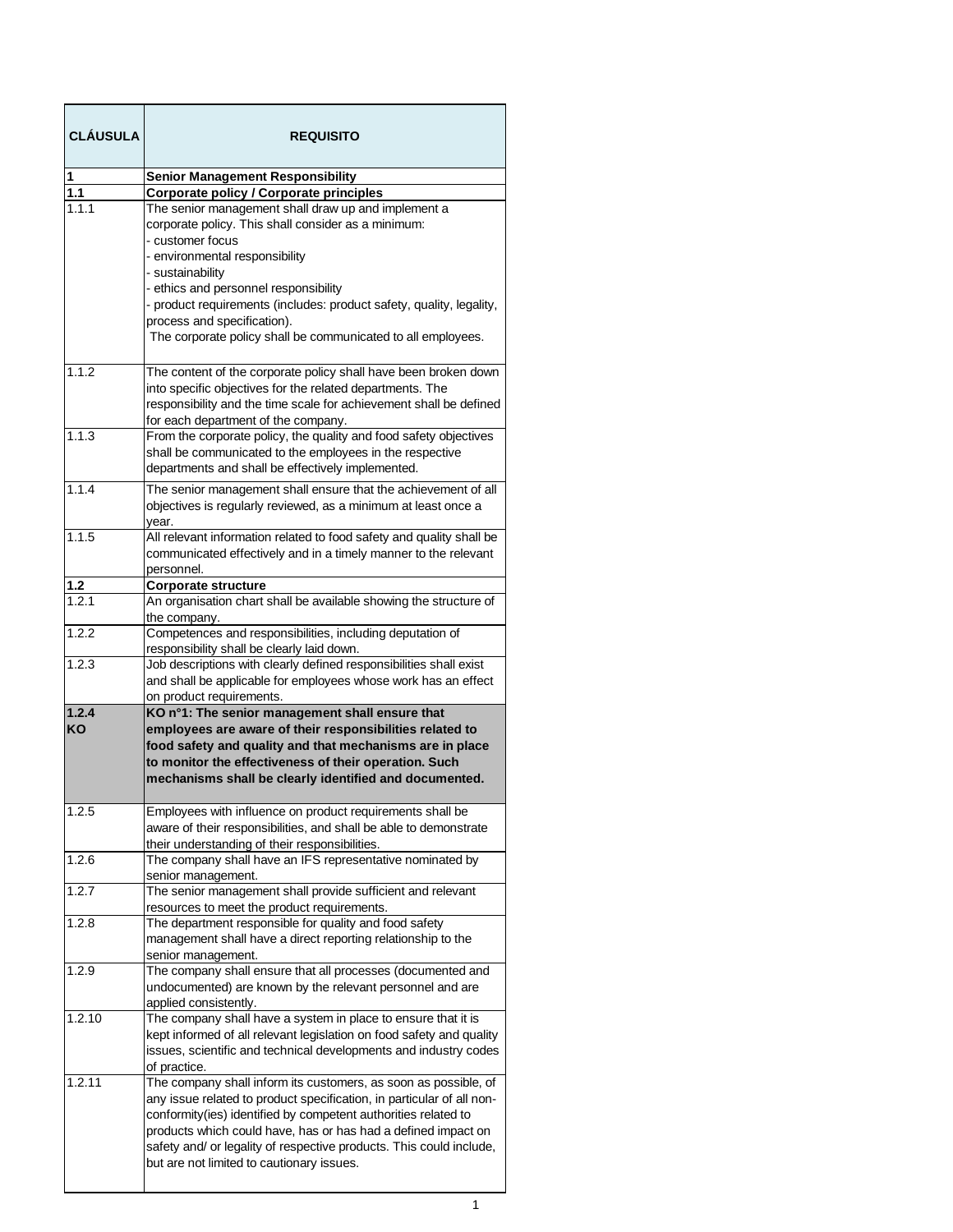| <b>CLÁUSULA</b>     | <b>REQUISITO</b>                                                                                                   |
|---------------------|--------------------------------------------------------------------------------------------------------------------|
| $\frac{1.3}{1.3.1}$ | <b>Customer focus</b>                                                                                              |
|                     | A documented procedure shall be in place to identify fundamental                                                   |
|                     | needs and expectations of customers.                                                                               |
| 1.3.2               | The results of this procedure shall be evaluated and considered                                                    |
|                     | to determine quality and food safety objectives.                                                                   |
| $1.4$               | <b>Management review</b>                                                                                           |
| 1.4.1               | Senior management shall ensure that the quality and food safety                                                    |
|                     | management systems are reviewed at least annually or more                                                          |
|                     | frequently if changes occur. Such reviews shall contain, at least,                                                 |
|                     | results of audits, customer feedbacks, process compliance and                                                      |
|                     | product conformity, status of preventive and corrective actions,                                                   |
|                     | follow up actions from previous management reviews, changes                                                        |
|                     | that could affect the food safety and quality management                                                           |
|                     | systems and recommendations for improvement.                                                                       |
|                     |                                                                                                                    |
| 1.4.2               | This review shall include the evaluation of measures for the                                                       |
|                     | control of the quality and food safety management system and                                                       |
|                     | for the continuous improvement process.                                                                            |
| 1.4.3               | The company shall identify and review regularly (e.g. by internal                                                  |
|                     | audits or on-site inspection) the infrastructure needed to achieve                                                 |
|                     | conformity to product requirements. This shall include, as a                                                       |
|                     | minimum, the following:                                                                                            |
|                     | - buildings<br>- supply systems                                                                                    |
|                     | - machines and equipment                                                                                           |
|                     | - transport.                                                                                                       |
|                     | The results of the review shall be considered, with due                                                            |
|                     | consideration to risk, for investment planning.                                                                    |
| 1.4.4               | The company shall identify and review regularly (e.g. by internal                                                  |
|                     | audits or on-site inspection) the work environment needed to                                                       |
|                     | achieve conformity to product requirements. This shall include,                                                    |
|                     | as a minimum the following:                                                                                        |
|                     | - staff facilities                                                                                                 |
|                     | - environmental conditions                                                                                         |
|                     | - hygienic conditions                                                                                              |
|                     | - workplace design                                                                                                 |
|                     | - external influences (e.g. noise, vibration).<br>The results of the review shall be considered, with due          |
|                     |                                                                                                                    |
|                     | consideration to risk for investment planning.                                                                     |
| <u>2.</u>           | <b>Quality and Food Safety Management System</b>                                                                   |
| 2.1                 | <b>Quality management</b>                                                                                          |
| 2.1.1               | <b>Documentation requirements</b>                                                                                  |
|                     |                                                                                                                    |
| 2.1.1.1             | The system for food safety and quality management shall be                                                         |
|                     | documented and implemented, and shall be retained in one<br>location (food safety and quality manual or electronic |
|                     | documented system).                                                                                                |
| 2.1.1.2             | A documented procedure shall exist for the control of documents                                                    |
|                     | and their amendments.                                                                                              |
| 2.1.1.3             | All documents shall be clearly legible, unambiguous and                                                            |
|                     | comprehensive. They shall be available to relevant personnel at                                                    |
|                     | all times.                                                                                                         |
| 2.1.1.4             | All documents which are necessary for compliance with the                                                          |
|                     | product requirements shall be available in their latest version.                                                   |
| 2.1.1.5             | The reason for any amendments to documents critical for the                                                        |
|                     | product requirements shall be recorded.                                                                            |
| 2.1.2               | <b>Record keeping</b>                                                                                              |
| 2.1.2.1             | All relevant records necessary for the product requirements shall                                                  |
|                     | be complete, detailed and maintained and shall be available on                                                     |
|                     | request.                                                                                                           |
| 2.1.2.2             | Records shall be legible and genuine. They shall be maintained                                                     |
|                     | in a way that subsequent manipulation of records is prohibited.                                                    |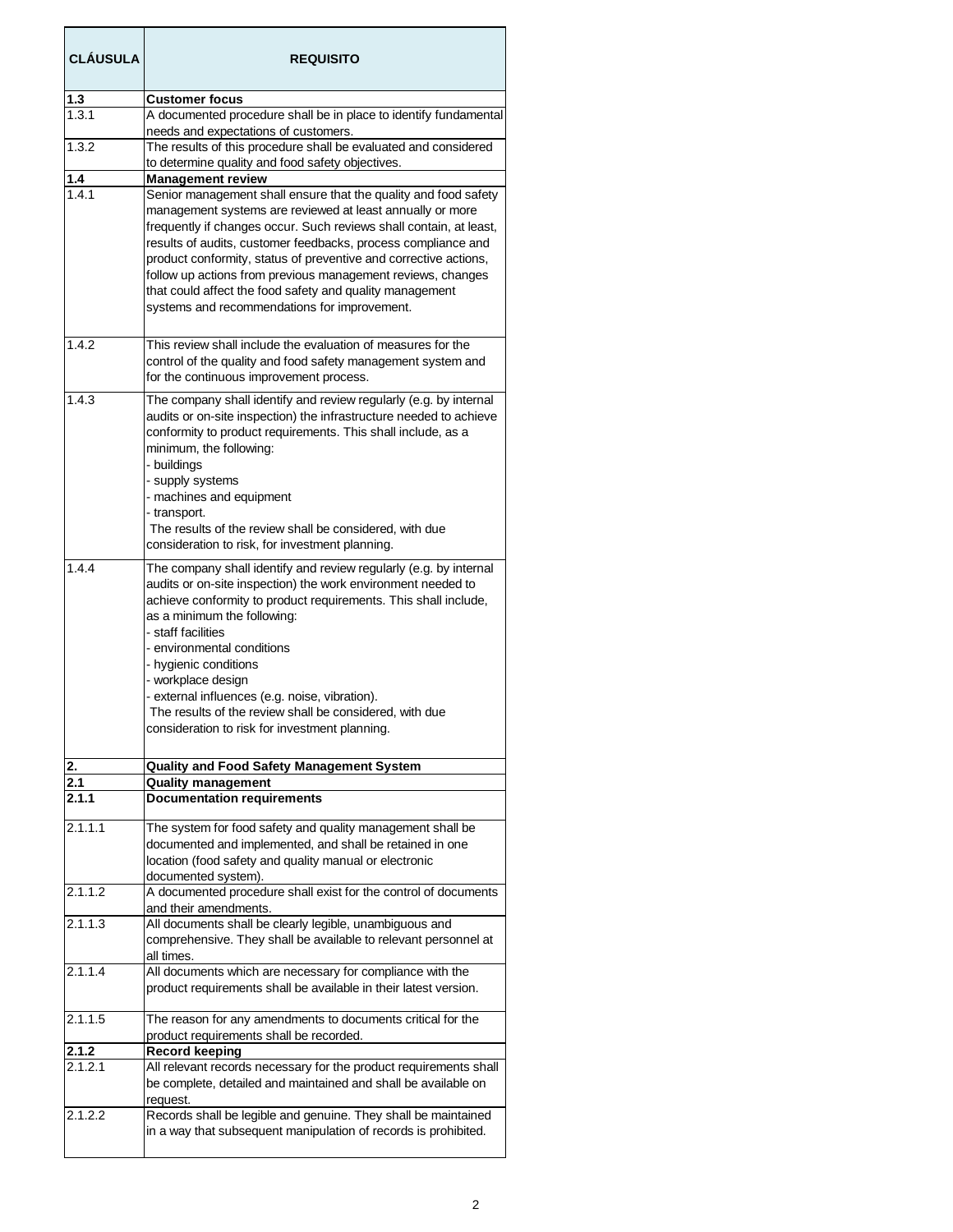| <b>CLAUSULA</b> | <b>REQUISITO</b>                                                                                                                                                                                                                                                                                                                                                                                                                    |
|-----------------|-------------------------------------------------------------------------------------------------------------------------------------------------------------------------------------------------------------------------------------------------------------------------------------------------------------------------------------------------------------------------------------------------------------------------------------|
| 2.1.2.3         | All records shall be kept in accordance with legal requirements<br>and for a minimum of one year after the shelf life. For products<br>which have no shelf life, the duration of record keeping shall be<br>justified and this justification shall be documented.                                                                                                                                                                   |
| 2.1.2.4         | Any amendments to records shall only be carried out by<br>authorised persons.                                                                                                                                                                                                                                                                                                                                                       |
| 2.1.2.5         | Records shall be securely stored and easily accessible.                                                                                                                                                                                                                                                                                                                                                                             |
| 2.2<br>2.2.1    | <b>Food safety Management</b><br><b>HACCP system</b>                                                                                                                                                                                                                                                                                                                                                                                |
| 2.2.1.1         | The basis of the company's food safety control system shall be a<br>fully implemented, systematic and comprehensive HACCP<br>system, based upon the Codex Alimentarius principles. It shall<br>take into account any legal requirements of the production and<br>destination countries which may go beyond such principles. The<br>HACCP system shall be implemented at each production site.                                       |
| 2.2.1.2         | The HACCP system shall cover all raw materials, products or<br>product groups as well as every process from goods into<br>dispatch, including product development and product packaging.                                                                                                                                                                                                                                            |
| 2.2.1.3         | The company shall ensure that the HACCP system is based<br>upon scientific literature, or technical verified specifications<br>relating to the manufactured products and procedures. This shall<br>be maintained in line with new technical process development.                                                                                                                                                                    |
| 2.2.1.4         | HACCP system shall be reviewed and necessary changes shall<br>be made when any modification is made in the product, process<br>or any step.                                                                                                                                                                                                                                                                                         |
| 2.2.2           | <b>HACCP team</b>                                                                                                                                                                                                                                                                                                                                                                                                                   |
| 2.2.2.1         | Assemble HACCP team (CA Step 1)<br>The HACCP team shall be multidisciplinary and include<br>operational staff. Personnel appointed as HACCP team members<br>shall have specific knowledge of HACCP, product and process<br>knowledge and the associated hazards. Where competent<br>knowledge is not available, external expert advice shall be<br>obtained.                                                                        |
| 2.2.2.2         | Those responsible for the development and maintenance of the<br>HACCP system shall have an internal team leader and shall<br>have received adequate training in the application of the HACCP<br>principles.                                                                                                                                                                                                                         |
| 2.2.2.3         | The HACCP team shall have strong senior management support<br>and shall be well known and established across the whole facility.                                                                                                                                                                                                                                                                                                    |
| 2.2.3           | <b>HACCP analysis</b>                                                                                                                                                                                                                                                                                                                                                                                                               |
| 2.2.3.1         | Describe product (CA Step 2)<br>A full description of the product including all relevant information<br>on product safety exists such as:<br>- composition<br>- physical, organoleptic, chemical and microbiological parameters<br>- legal requirements for the food safety of the product<br>- methods of treatment<br>- packaging<br>- durability (shelf life)<br>- conditions for storage, method of transport and distribution. |
| 2.2.3.2         | Identify intended use (CA Step 3)<br>The intended use of the product shall be described in relation to<br>the expected use of the product by the end consumer, taking into<br>account vulnerable groups of consumers.                                                                                                                                                                                                               |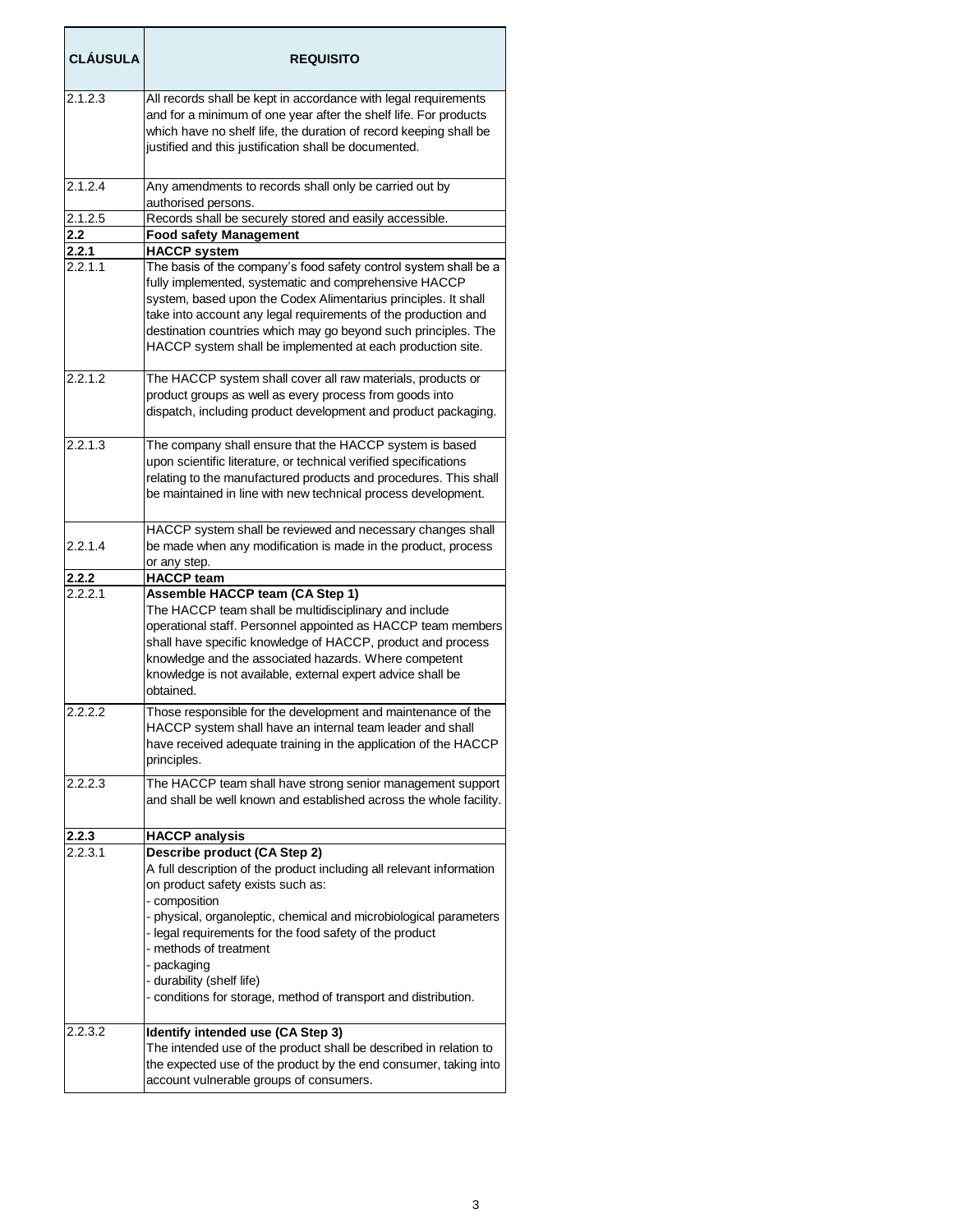| <b>CLÁUSULA</b> | <b>REQUISITO</b>                                                                                                                                                                                                                                                                                                                                                                                                                       |
|-----------------|----------------------------------------------------------------------------------------------------------------------------------------------------------------------------------------------------------------------------------------------------------------------------------------------------------------------------------------------------------------------------------------------------------------------------------------|
| 2.2.3.3         | Construct flow diagram (CA Step 4)<br>A flow diagram shall exist for each product, or product group, and<br>for all variations of the processes and sub-processes (including<br>rework and reprocessing). The flow diagram shall be dated, and<br>clearly identify each CCP with the number assigned to it. In the<br>event of any changes the flow diagram shall be updated.                                                          |
| 2.2.3.4         | On-site confirmation of the flow diagram (CA Step 5)<br>The HACCP team shall verify the flow diagram, by on-site<br>checks, at all operation stages. Amendments to the diagram shall<br>be made, where appropriate.                                                                                                                                                                                                                    |
| 2.2.3.5         | Conduct a hazard analysis for each step (CA Step 6 -<br>Principle 1)                                                                                                                                                                                                                                                                                                                                                                   |
| 2.2.3.5.1       | A hazard analysis shall be available for all physical, chemical and<br>biological hazards, including allergens, which may reasonably be<br>expected.                                                                                                                                                                                                                                                                                   |
| 2.2.3.5.2       | The hazard analysis shall consider the likely occurrence of<br>hazards and severity of their adverse health effects.                                                                                                                                                                                                                                                                                                                   |
| 2.2.3.6         | Determine critical control points (CA Step 7 - Principle 2)                                                                                                                                                                                                                                                                                                                                                                            |
| 2.2.3.6.1       | The determination of relevant critical control points (CCP's) shall<br>be facilitated by the application of a decision tree or other tool(s),<br>which demonstrates a logical reasoned approach.                                                                                                                                                                                                                                       |
| 2.2.3.6.2       | For all steps which are important for food safety, but which are<br>not CCP's, the company shall implement and document control<br>points (CP's). Appropriate control measures shall be<br>implemented.                                                                                                                                                                                                                                |
| 2.2.3.7         | Establish critical limits for each CCP (CA Step 8 - Principle<br>3)<br>For each CCP, the appropriate critical limits shall be defined and<br>validated in order to clearly identify when a process is out of<br>control.                                                                                                                                                                                                               |
| 2.2.3.8         | Establish a monitoring system for each CCP (CA Step 9 -<br>Principle 4)                                                                                                                                                                                                                                                                                                                                                                |
| 2.2.3.8.1<br>KO | KO N° 2: Specific monitoring procedures shall be<br>established for each CCP to detect any loss of control at<br>that CCP. Records of monitoring shall be maintained for a<br>relevant period. Each defined CCP shall be under control.<br>Monitoring and control of each CCP shall be demonstrated<br>by records. The records shall specify the person<br>responsible as well as the date and result of the monitoring<br>activities. |
| 2.2.3.8.2       | The operative personnel in charge of the monitoring of CCP's<br>shall have received specific training/ instruction.                                                                                                                                                                                                                                                                                                                    |
| 2.2.3.8.3       | Records of CCP's monitoring shall be checked.                                                                                                                                                                                                                                                                                                                                                                                          |
| 2.2.3.8.4       | The CP's shall be monitored and this monitoring shall be<br>recorded.                                                                                                                                                                                                                                                                                                                                                                  |
| 2.2.3.9         | Establish corrective actions (CA Step 10 - Principle 5)<br>In the event that the monitoring indicates that a particular CCP or<br>CP is not under control, adequate corrective actions shall be<br>taken and documented. Such corrective actions shall also take<br>into account any non-conforming products.                                                                                                                          |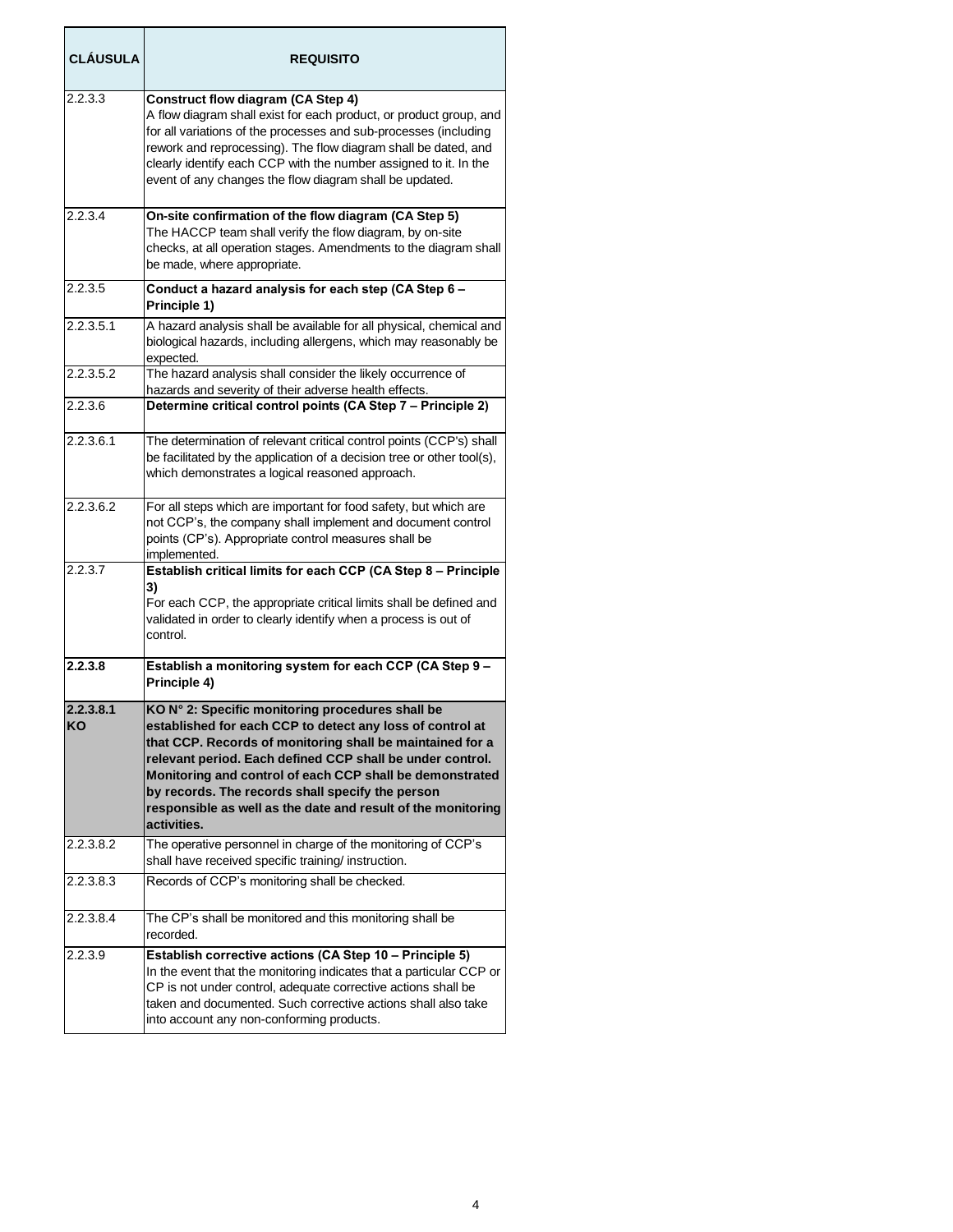| <b>CLÁUSULA</b> | <b>REQUISITO</b>                                                                                                                                                                                                                                                                                                                                                                                                                                                                                      |
|-----------------|-------------------------------------------------------------------------------------------------------------------------------------------------------------------------------------------------------------------------------------------------------------------------------------------------------------------------------------------------------------------------------------------------------------------------------------------------------------------------------------------------------|
| 2.2.3.10        | Establish verification procedures (CA Step 11 - Principle 6)<br>Procedures of verification shall be established to confirm that the<br>HACCP system is effective. Verification of the HACCP system<br>shall be performed at least once a year. Examples of verification<br>activities include:<br>- internal audits<br>- analysis<br>- sampling<br>- evaluations<br>- complaint by authorities and customers.<br>The results of this verification shall be incorporated into the<br>HACCP system.     |
| 2.2.3.11        | Establish documentation and record keeping (CA Step 12 -<br>Principle 7)<br>Documentation shall be available covering all processes,<br>procedures, control measures and records. Documentation and<br>record keeping shall be appropriate to the nature and size of the<br>company.                                                                                                                                                                                                                  |
| 3.              | <b>Resource Management</b>                                                                                                                                                                                                                                                                                                                                                                                                                                                                            |
| 3.1             | Human resources management                                                                                                                                                                                                                                                                                                                                                                                                                                                                            |
| 3.1.1           | All personnel performing work that affects product safety, legality<br>and quality shall have the required competence by education,<br>work experience and/ or training, commensurate with their role,<br>based on hazard analysis and assessment of associated risks.                                                                                                                                                                                                                                |
| 3.2             | Human resources                                                                                                                                                                                                                                                                                                                                                                                                                                                                                       |
| 3.2.1           | Personnel hygiene                                                                                                                                                                                                                                                                                                                                                                                                                                                                                     |
| 3.2.1.1         | There shall be documented requirements relating to personnel<br>hygiene. These include, as a minimum, the following fields:<br>- protective clothing<br>- hand washing and disinfection<br>- eating and drinking<br>- smoking<br>- actions to be taken in case of cuts or skin abrasions<br>- fingernails, jewellery and personal belongings<br>- hair and beards.<br>The requirements shall be based on hazard analysis and<br>assessment of associated risks in relation to product and<br>process. |
| 3.2.1.2<br>KO   | KO N° 3: The requirements for personnel hygiene shall be<br>in place and applied by all relevant personnel, contractors<br>and visitors.                                                                                                                                                                                                                                                                                                                                                              |
| 3.2.1.3         | Compliance with personnel hygiene requirements shall be<br>checked regularly.                                                                                                                                                                                                                                                                                                                                                                                                                         |
| 3.2.1.4         | Visible jewellery (incl. piercing) and watches shall not be worn.<br>Any exceptions shall have been comprehensively evaluated by<br>hazard analysis and assessment of associated risks in relation to<br>product and process. This shall be effectively managed.                                                                                                                                                                                                                                      |
| 3.2.1.5         | Cuts and skin abrasions shall be covered by a coloured plaster/<br>bandage (different from the product colour) - containing a metal<br>strip, where appropriate - and in case of hand injuries, in addition<br>to a plaster/bandage, a single use glove shall be worn.                                                                                                                                                                                                                                |
| 3.2.2           | Protective clothing for personnel, contractors and visitors                                                                                                                                                                                                                                                                                                                                                                                                                                           |
| 3.2.2.1         | Company procedures shall exist to ensure that all personnel,<br>contractors and visitors are aware of the rules regarding the<br>management of wearing and changing of protective clothing in<br>specified areas in accordance with product requirements.                                                                                                                                                                                                                                             |
| 3.2.2.2         | In work areas where wearing headgear and/ or beard snood<br>(coverings) is required, the hair shall be covered completely, so<br>that product contamination is prevented.                                                                                                                                                                                                                                                                                                                             |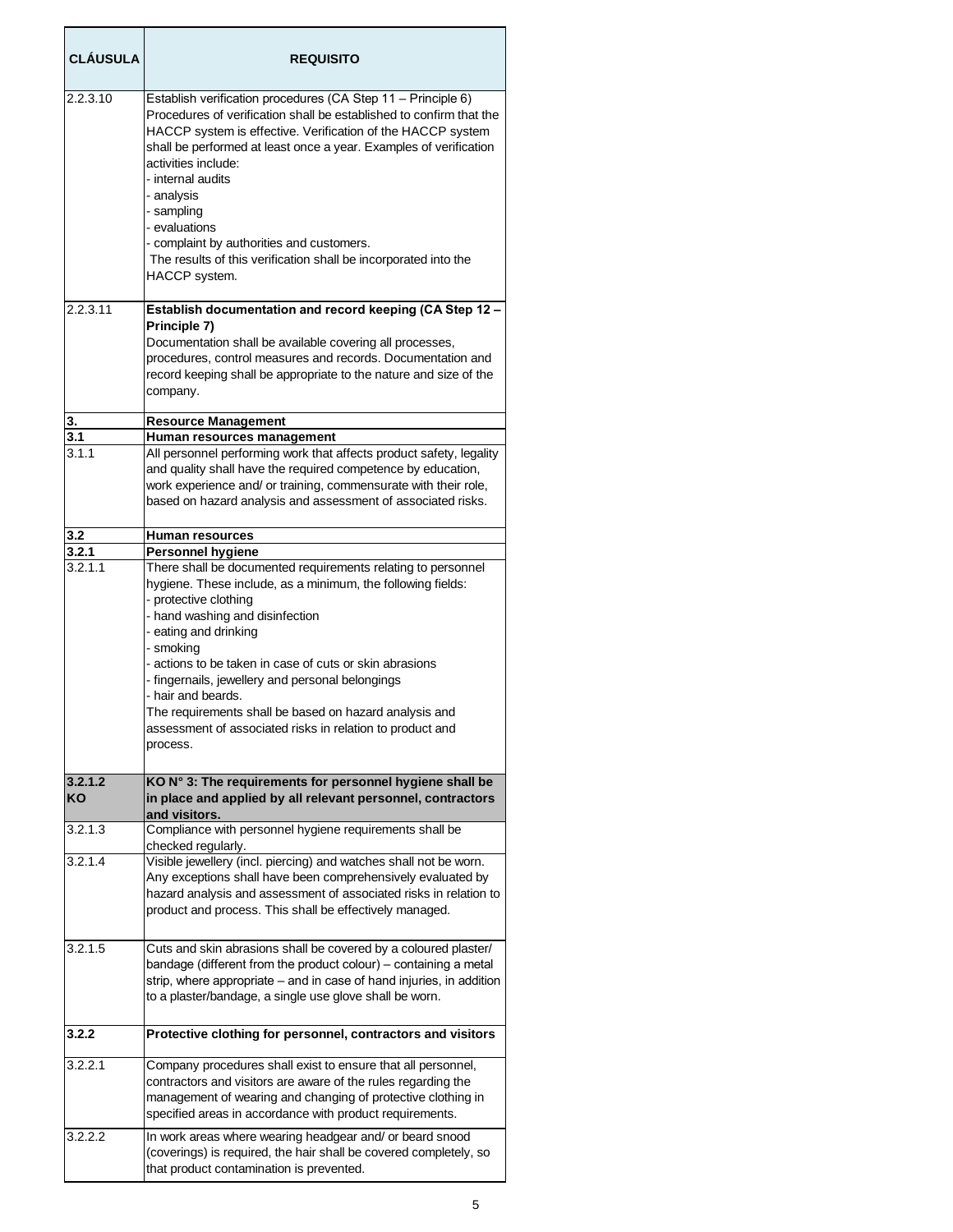| <b>CLAUSULA</b> | <b>REQUISITO</b>                                                                                                                                                                                                                                                                                                                                   |
|-----------------|----------------------------------------------------------------------------------------------------------------------------------------------------------------------------------------------------------------------------------------------------------------------------------------------------------------------------------------------------|
| 3.2.2.3         | Clearly defined usage rules shall exist for work areas/activities<br>where it is required to wear gloves (coloured differently from the<br>product colour). Compliance with these rules shall be checked on<br>a regular basis.                                                                                                                    |
| 3.2.2.4         | Suitable protective clothing shall be available in sufficient quantity<br>for each employee.                                                                                                                                                                                                                                                       |
| 3.2.2.5         | All protective clothing shall be thoroughly and regularly<br>laundered. Hazard analysis and assessment of associated risks,<br>together with consideration given to the processes and products<br>of the company shall determine if clothing shall be washed by a<br>contract laundry, on site laundry or by the employee.                         |
| 3.2.2.6         | Guidelines shall exist for laundering of protective clothing and a<br>procedure shall be in place for checking its cleanliness.                                                                                                                                                                                                                    |
| 3.2.3           | Procedures applicable to infectious diseases                                                                                                                                                                                                                                                                                                       |
| 3.2.3.1         | There shall be written and communicated measures for<br>personnel, contractors and visitors to declare any infectious<br>disease which may have an impact on food safety. In case of<br>declaration of infectious disease, actions shall be taken in order<br>to minimize risk of contamination of products.                                       |
| 3.3             | <b>Training and instruction</b>                                                                                                                                                                                                                                                                                                                    |
| 3.3.1           | The company shall implement documented training and/ or<br>instruction programs with respect to the product requirements<br>and the training needs of the employees based on their job and<br>shall include:<br>- training contents<br>- training frequency<br>- employee's task                                                                   |
|                 | - languages<br>- qualified trainer/ tutor<br>- evaluation methodology.                                                                                                                                                                                                                                                                             |
| 3.3.2           | The documented training and/ or instruction shall apply to all<br>personnel, including seasonal and temporary workers and<br>employees from external companies, employed in the respective<br>work area. Upon employment, and before commencing work,<br>they shall be trained in accordance with the documented<br>training/instruction programs. |
| 3.3.3           | Records shall be available of all training/instruction events,<br>stating:                                                                                                                                                                                                                                                                         |
|                 | - list of participants (this shall include their signature)<br>- date<br>- duration<br>- contents of training                                                                                                                                                                                                                                      |
|                 | - name of trainer/ tutor.<br>There shall be a procedure or program in place to prove the<br>effectiveness of the training and/ or instruction programs.                                                                                                                                                                                            |
| 3.3.4           | The contents of training and/ or instruction shall be reviewed and<br>updated regularly and take into account company's specific<br>issues, food safety, food related legal requirements and product/<br>process modifications.                                                                                                                    |
| 3.4             | Sanitary facilities, equipment for personnel hygiene and                                                                                                                                                                                                                                                                                           |
| 3.4.1           | staff facilities<br>The company shall provide staff facilities, which shall be                                                                                                                                                                                                                                                                     |
|                 | proportional in size, equipped for the number of personnel and<br>designed and operated so as to minimise food safety risks. Such<br>facilities shall be kept in clean and good condition.                                                                                                                                                         |
| 3.4.2           | The risk of product contamination by foreign material from staff<br>facilities shall be evaluated and minimised. Consideration shall<br>also be given to food brought to work by personnel and personal<br>belongings.                                                                                                                             |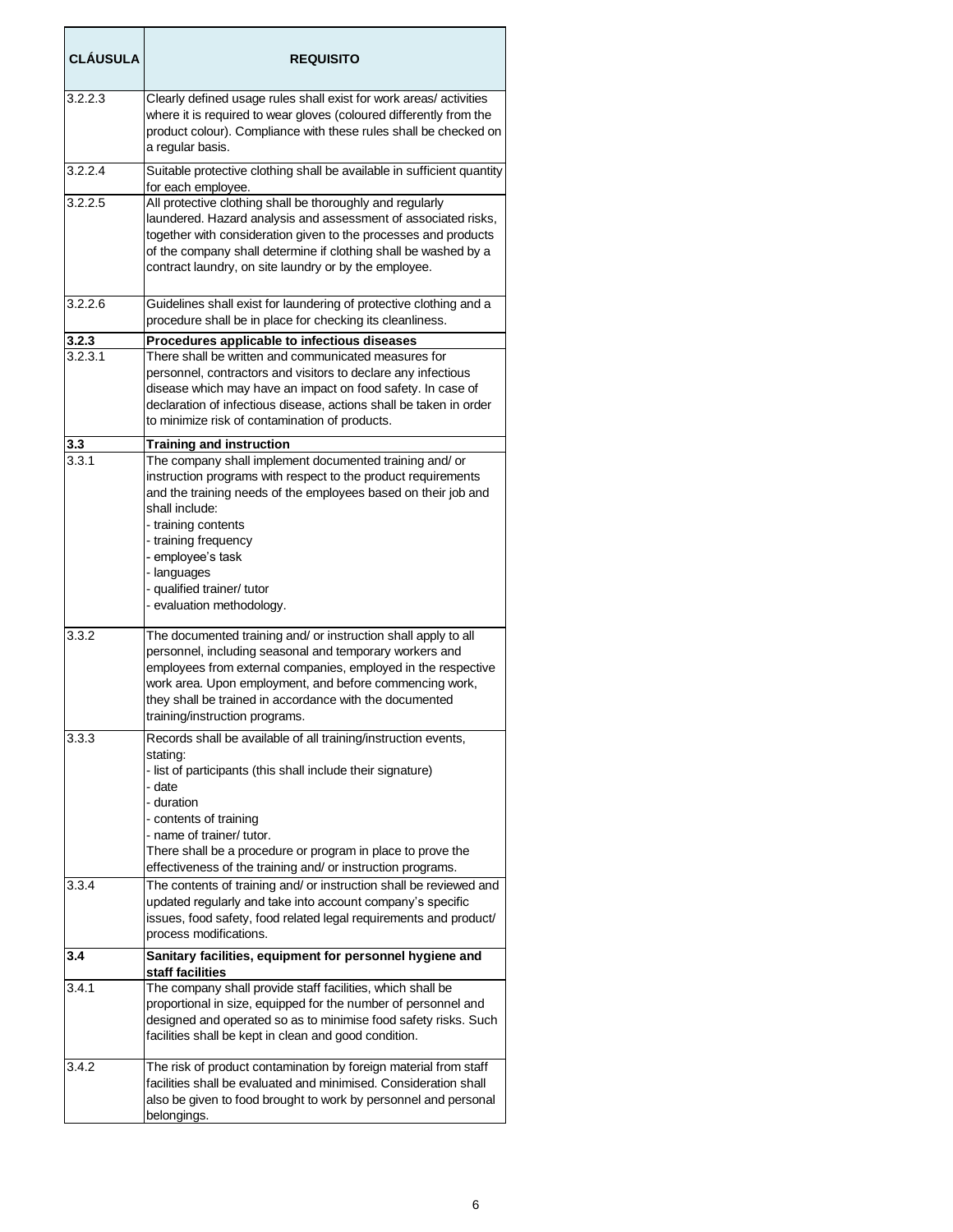| <b>CLÁUSULA</b>  | <b>REQUISITO</b>                                                                                                                                                                                                                                                                                                                               |
|------------------|------------------------------------------------------------------------------------------------------------------------------------------------------------------------------------------------------------------------------------------------------------------------------------------------------------------------------------------------|
| 3.4.3            | There shall be in place rules and facilities to ensure the correct<br>management for personnel belongings and for food brought to<br>work by personnel, food coming from dining room and from<br>vending machines. The food shall only be stored and/ or used in<br>designated areas.                                                          |
| 3.4.4            | The company shall provide suitable changing rooms for<br>personnel, contractors and visitors. Where necessary, outdoor<br>clothing and protective clothing shall be stored separately.                                                                                                                                                         |
| 3.4.5            | Toilets shall not have direct access to an area where food<br>products are handled. The toilets shall be equipped with<br>adequate hand washing facilities. Sanitary facilities shall have<br>adequate natural or mechanical ventilation. Mechanical airflow<br>from a contaminated area to a clean area shall be avoided.                     |
| 3.4.6            | Adequate hand hygiene facilities shall be provided at access<br>points to and within production areas, as well as at staff facilities.<br>Based on hazard analysis and assessment of associated risks,<br>further areas (e.g. packaging area) shall be similarly equipped.                                                                     |
| 3.4.7            | Hand washing facilities shall provide as a minimum:<br>- running potable water at an appropriate temperature<br>- liquid soap<br>- appropriate equipment for hand drying.                                                                                                                                                                      |
| 3.4.8            | Where highly perishable food products are handled, the following<br>additional requirements regarding hand hygiene shall also be<br>provided:<br>- hand contact-free fittings<br>- hand disinfection<br>- adequate hygiene equipments<br>- signage highlighting hand hygiene requirements<br>- waste container with hand contact-free opening. |
| 3.4.9            | Based on hazard analysis and assessment of associated risks,<br>there shall be a program to control effectiveness of hand<br>hygiene.                                                                                                                                                                                                          |
| 3.4.10           | Changing rooms shall be situated so that they allow direct access<br>to the areas where food products are handled. Based on hazard<br>analysis and assessment of associated risks, exceptions shall be<br>justified and managed.                                                                                                               |
| 3.4.11           | Where the hazard analysis and assessment of associated risks<br>show the necessity, cleaning facilities shall be available and used<br>for boots, shoes and further protective clothing.                                                                                                                                                       |
| 4.               | <b>Planning and Production Process</b>                                                                                                                                                                                                                                                                                                         |
| 4.1<br>4.1.1     | <b>Contract agreement</b><br>The requirements which are defined between the contract<br>partners shall be established, agreed upon and reviewed<br>concerning their acceptability before a supply agreement is<br>concluded. All clauses related to quality and food safety shall be<br>known and communicated to each relevant department.    |
| 4.1.2            | Changes of existing contractual agreements shall be<br>documented and communicated between the contract partners.                                                                                                                                                                                                                              |
| 4.2              | <b>Specifications and formulas</b>                                                                                                                                                                                                                                                                                                             |
| 4.2.1<br>4.2.1.1 | <b>Specifications</b><br>Specifications shall be available and in place for all finished<br>products. They shall be up to date, unambiguous and be in<br>compliance with legal and customer requirements.                                                                                                                                      |
| 4.2.1.2<br>ΚO    | KO N° 4: Specifications shall be available and in place for<br>all raw materials (raw materials/ ingredients, additives,<br>packaging materials, rework). Specifications shall be up to<br>date, unambiguous and be in compliance with legal<br>requirements and, if existing, with customer requirements.                                     |
| 4.2.1.3          | Where required by customers, product specifications shall be<br>formally agreed.                                                                                                                                                                                                                                                               |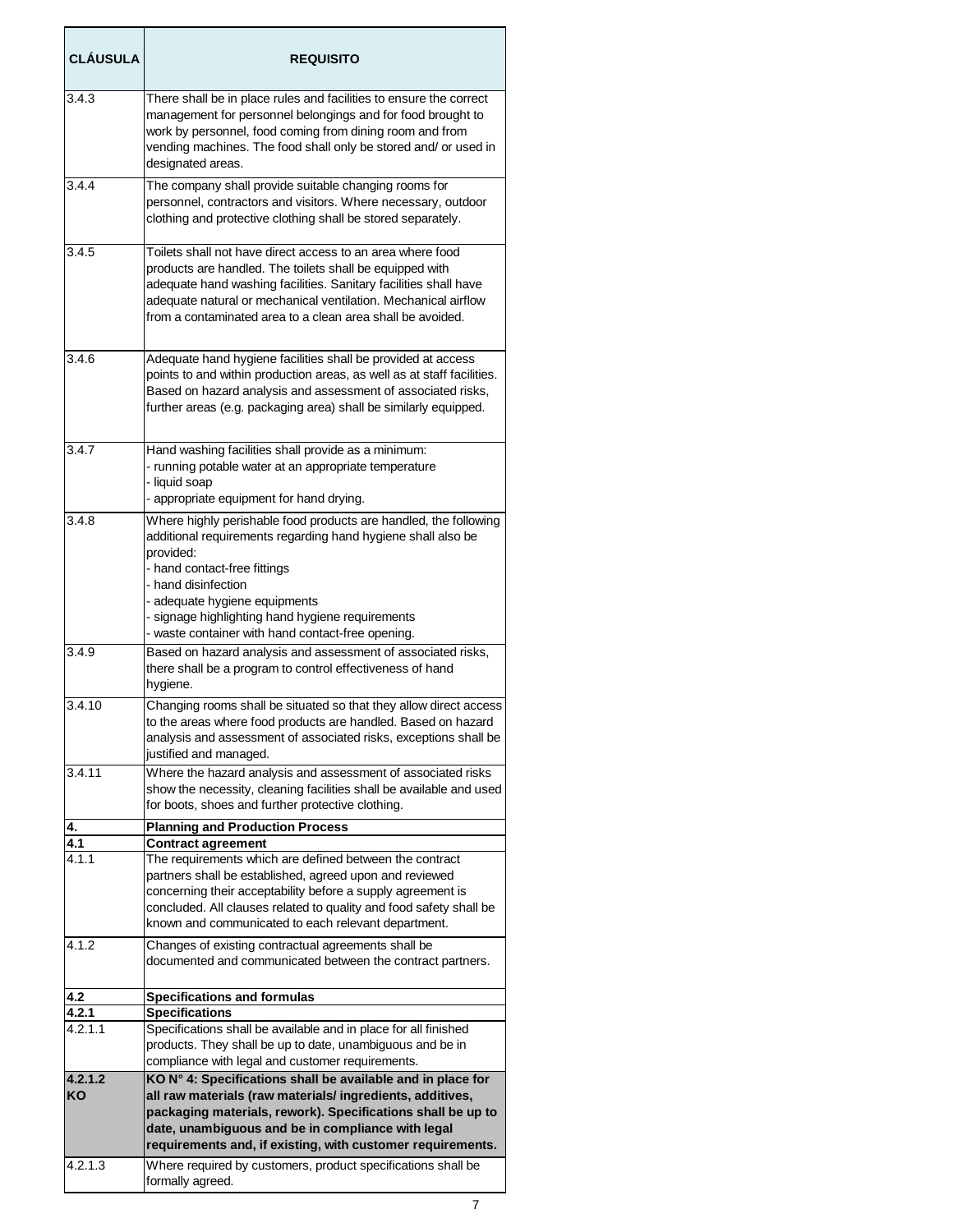| <b>CLÁUSULA</b>       | <b>REQUISITO</b>                                                                                                                                                                                                                                                                                                                                                                                                                                                                                     |
|-----------------------|------------------------------------------------------------------------------------------------------------------------------------------------------------------------------------------------------------------------------------------------------------------------------------------------------------------------------------------------------------------------------------------------------------------------------------------------------------------------------------------------------|
| 4.2.1.4               | Specifications and/ or their contents shall be provided in the<br>relevant location and accessible to all relevant personnel.                                                                                                                                                                                                                                                                                                                                                                        |
| <b>NEW</b><br>4.2.1.5 | There shall be a procedure for the creation, the modification and<br>approval of specifications for all parts of the process, which shall<br>include the preliminary acceptance of the customer, if<br>specifications have been agreed with customers.                                                                                                                                                                                                                                               |
| 4.2.1.6               | The specification control procedure shall include the update of<br>finished product specification in case of any modification:<br>- of raw material<br>- of formula/ recipe<br>- of process with influence on the final products<br>- of packaging with influence on the final products.                                                                                                                                                                                                             |
| 4.2.2                 | <b>Formula/recipes</b>                                                                                                                                                                                                                                                                                                                                                                                                                                                                               |
| 4.2.2.1               | KO N° 5: Where there are customer agreements in relation<br>to the product formula/ recipe and technological<br>requirements, these shall be complied with.                                                                                                                                                                                                                                                                                                                                          |
| 4.3.                  | Product development/ Product modification/ Modification<br>of production processes                                                                                                                                                                                                                                                                                                                                                                                                                   |
| 4.3.1                 | A procedure for product development shall be in place which<br>incorporates the hazard analysis principles, in accordance with<br>the HACCP system.                                                                                                                                                                                                                                                                                                                                                  |
| 4.3.2                 | Product formulation, manufacturing processes, process<br>parameters and the fulfilment of product requirements shall be<br>established and shall have been assured by factory trials and<br>product testing.                                                                                                                                                                                                                                                                                         |
| 4.3.3                 | Shelf life tests or adequate processes shall be carried out and<br>consideration given to product formulation, packaging,<br>manufacturing and declared conditions; "Use by" or "Best before"<br>dates shall be established accordingly.                                                                                                                                                                                                                                                             |
| 4.3.6                 | A process shall be in place to ensure that labelling complies with<br>current legislation of destination country and customer<br>requirements.                                                                                                                                                                                                                                                                                                                                                       |
| 4.3.7                 | Recommendations for preparation and/ or use of the food<br>products shall be established. Where appropriate, customer<br>requirements shall be included.                                                                                                                                                                                                                                                                                                                                             |
| 4.3.8                 | The company shall demonstrate through studies and/ or perform<br>relevant tests in order to validate nutritional information or claims<br>which are mentioned on labelling. This applies both for a new<br>product and during all its period of sale.                                                                                                                                                                                                                                                |
| 4.3.9                 | The progress and results of product development shall be<br>properly recorded.                                                                                                                                                                                                                                                                                                                                                                                                                       |
| 4.3.10                | The company shall ensure that in the event of changes to<br>product formulation, including rework and packaging material,<br>process characteristics are reviewed in order to assure that<br>product requirements are complied with.                                                                                                                                                                                                                                                                 |
| 4.4                   | Purchasing                                                                                                                                                                                                                                                                                                                                                                                                                                                                                           |
| 4.4.1                 | <b>General purchasing</b>                                                                                                                                                                                                                                                                                                                                                                                                                                                                            |
| 4.4.1.1               | The company shall control purchasing processes to ensure that<br>all externally sourced materials and services, which have an<br>impact on food safety and quality, conform to requirements.<br>Where a company chooses to outsource any process that may<br>have an impact on food safety and quality, the company shall<br>ensure control over such processes. Control of such outsourced<br>processes shall be identified and documented within the food<br>safety and quality management system. |
| 4.4.1.2               | There shall be a procedure for approval and monitoring of<br>suppliers (internal and external), outsourced production or part of<br>it.                                                                                                                                                                                                                                                                                                                                                              |
| 4.4.1.3               | The approval and monitoring procedure shall contain clear<br>assessment criteria such as: audits, certificates of analysis,<br>supplier reliability and complaints, as well as required<br>performance standards.                                                                                                                                                                                                                                                                                    |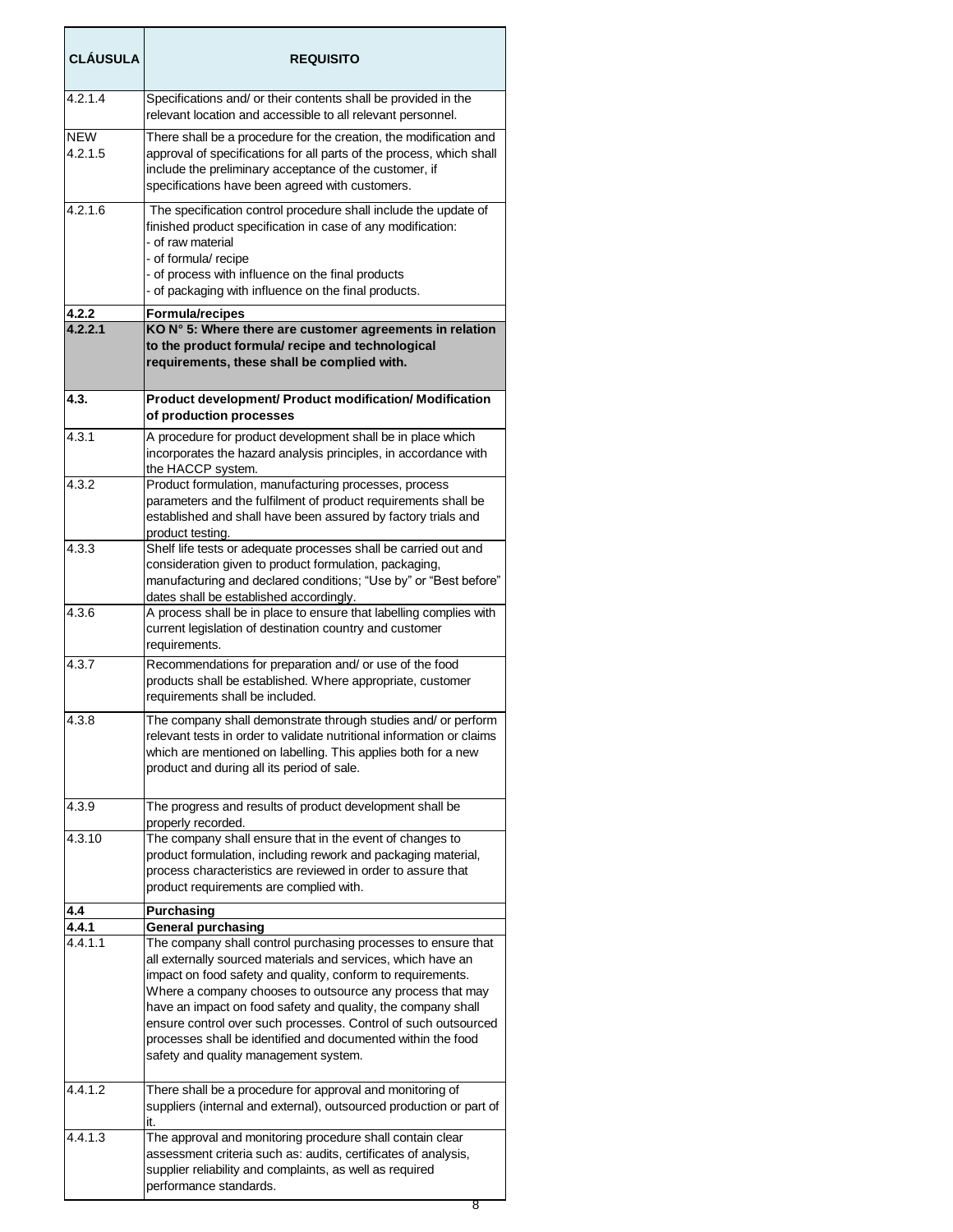| <b>CLÁUSULA</b>  | <b>REQUISITO</b>                                                                                                                                                                                                                                                                                                                                                                                                                                                |
|------------------|-----------------------------------------------------------------------------------------------------------------------------------------------------------------------------------------------------------------------------------------------------------------------------------------------------------------------------------------------------------------------------------------------------------------------------------------------------------------|
| 4.4.1.4          | The results of suppliers' assessments shall be reviewed regularly<br>and this review shall be based on hazard analysis and<br>assessment of associated risks. There shall be records of the<br>reviews and of the actions taken as a consequence of<br>assessment.                                                                                                                                                                                              |
| 4.4.1.5          | The purchased products shall be checked in accordance with the<br>existing specifications. The schedule of these checks shall, as a<br>minimum, take into account the following criteria; product<br>requirements, supplier status (according to its assessment) and<br>impact of the purchased products on the finished product. The<br>origin shall be additionally checked, if mentioned in the<br>specification.                                            |
| 4.4.1.6          | The purchased services shall be checked in accordance with the<br>existing specifications. The schedule of these checks shall at<br>least take into account the following items: service requirements,<br>supplier status (according to its assessment) and impact of the<br>service on the finished product.                                                                                                                                                   |
| 4.4.2<br>4.4.2.1 | Trade of manufactured goods<br>In case a company trades manufactured goods, it shall be<br>ensured that a process for approving and monitoring suppliers                                                                                                                                                                                                                                                                                                        |
| 4.4.2.2          | exists and is implemented.<br>In case of traded manufactured goods, the process for approving<br>and monitoring suppliers shall contain clear assessment criteria<br>such as: audits, certificates of analysis, supplier reliability,<br>complaints as well as required performance standards.                                                                                                                                                                  |
| 4.4.2.3          | In case of private labels, a supplier approval system in<br>accordance with customer requirements shall exist for pre-<br>suppliers of finished or semi-finished products.                                                                                                                                                                                                                                                                                      |
| 4.5              | <b>Product packaging</b><br>Based on hazard analysis, assessment of associated risks and                                                                                                                                                                                                                                                                                                                                                                        |
| 4.5.1            | intended use, the company shall determine the key parameters<br>for the packaging material.                                                                                                                                                                                                                                                                                                                                                                     |
| 4.5.2            | Detailed specifications shall exist for all packaging materials<br>which comply with the current relevant legislation.                                                                                                                                                                                                                                                                                                                                          |
| 4.5.3            | For all packaging material which could have an influence on<br>products, certificates of conformity shall exist which comply with<br>current legal requirements. In the event that no specific legal<br>requirements are applicable, evidence shall be available to<br>demonstrate that packaging material is suitable for use. This<br>applies for packaging material which could have an influence on<br>raw materials, semi-processed and finished products. |
| 4.5.4            | Based on hazard analysis and assessment of associated risks,<br>the company shall verify the suitability of the packaging material<br>for each relevant product (e.g. organoleptic tests, storage tests,<br>chemical analysis, migration tests).                                                                                                                                                                                                                |
| 4.5.5            | The company shall ensure that the packaging used corresponds<br>to the product being packed. The use of correct packaging shall<br>be regularly checked and checks shall be documented.                                                                                                                                                                                                                                                                         |
| 4.5.6            | Labelling information shall be legible indelible and shall comply<br>with agreed customer product specifications. This shall be<br>regularly checked and checks shall be documented.                                                                                                                                                                                                                                                                            |
| 4.6.<br>4.6.1.   | <b>Factory location</b><br>The company shall investigate to what extent the factory<br>environment (e.g. ground, air) may have an adverse impact on                                                                                                                                                                                                                                                                                                             |
|                  | product safety and product quality. Where it is established<br>product safety and quality could be compromised, appropriate<br>measures shall be established. The effectiveness of the<br>established measures shall be periodically reviewed (examples:<br>extremely dusty air, strong smells).                                                                                                                                                                |
| 4.7<br>4.7.1     | <b>Factory Exterior</b><br>The factory exterior shall be maintained to be clean and tidy.                                                                                                                                                                                                                                                                                                                                                                       |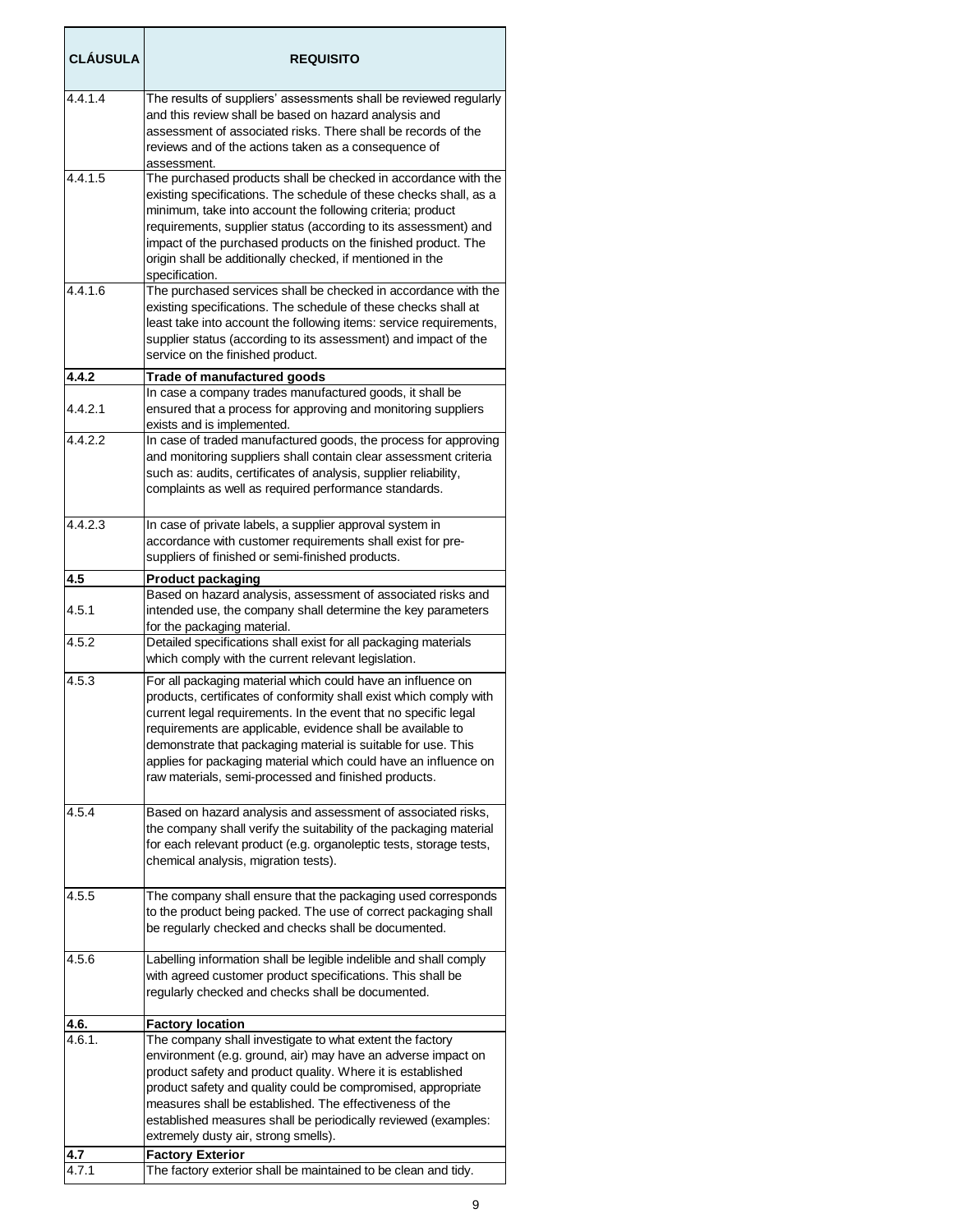| <b>CLÁUSULA</b> | <b>REQUISITO</b>                                                                                                                                                                                                                                                         |
|-----------------|--------------------------------------------------------------------------------------------------------------------------------------------------------------------------------------------------------------------------------------------------------------------------|
| 4.7.2           | All external areas of the factory shall be maintained in good<br>condition. Where natural drainage is inadequate, a suitable<br>drainage system shall be installed.                                                                                                      |
| 4.7.3           | Outdoor storage shall be kept to a minimum. Where goods are<br>stored outside, hazard analysis and assessment of associated<br>risks shall be undertaken in order to ensure that there is no risk<br>of contamination or adverse effect on quality and food safety.      |
| 4.8             | <b>Plant layout and process flows</b>                                                                                                                                                                                                                                    |
| 4.8.1           | Plans clearly describing internal flows of finished products,<br>packaging materials, raw materials, waste, personnel, water, etc.<br>shall be in place. A site map covering all buildings of the facility<br>shall be available.                                        |
| 4.8.2           | The process flow, from receipt of goods to dispatch, shall be in<br>place so that contamination of raw materials, packaging, semi-<br>processed and finished products is avoided. The risk of cross-<br>contamination shall be minimised through effective measures.     |
| 4.8.3           | In case of microbiologically sensitive production areas, these<br>shall be operated and monitored to ensure product safety is not<br>compromised.                                                                                                                        |
| 4.8.4           | Laboratory facilities and in-process controls shall not affect the<br>product safety.                                                                                                                                                                                    |
| 4.9             | Constructional requirements for production and storage<br>areas                                                                                                                                                                                                          |
| 4.9.1           | <b>Constructional requirements</b>                                                                                                                                                                                                                                       |
| 4.9.1.1         | Rooms where food products are prepared, treated, processed<br>and stored shall be designed and constructed so that food safety<br>is ensured.                                                                                                                            |
| 4.9.2           | Walls                                                                                                                                                                                                                                                                    |
| 4.9.2.1         | Walls shall be designed and constructed to prevent the<br>accumulation of dirt, to reduce condensation and mould growth,<br>and to facilitate cleaning.                                                                                                                  |
| 4.9.2.2         | The surfaces of walls shall be in a good condition and easy to<br>clean; they shall be impervious and wear-resistant.                                                                                                                                                    |
| 4.9.2.3         | The junctions between walls, floors and ceilings shall be<br>designed to facilitate cleaning.                                                                                                                                                                            |
| 4.9.3           | <b>Floors</b>                                                                                                                                                                                                                                                            |
| 4.9.3.1         | Floor covering shall be designed to meet production requirements<br>and shall be in good condition and easy to clean. Surfaces shall<br>be impervious and wear-resistant.                                                                                                |
| 4.9.3.2         | The hygienic disposal of waste water shall be ensured. Drainage<br>systems shall be easy to clean and designed to minimise the risk<br>of product contamination (e.g. ingress of pests, etc.).                                                                           |
| 4.9.3.3         | Water or other liquids shall reach drainage without difficulties,<br>using appropriate measures. Puddles shall be avoided.                                                                                                                                               |
| 4.9.3.4         | In food handling areas, machinery and piping shall be arranged<br>so that waste water, if possible, goes directly into a drain.                                                                                                                                          |
| 4.9.4           | <b>Ceilings/Overheads</b>                                                                                                                                                                                                                                                |
| 4.9.4.1         | Ceilings (or, where no ceilings exist, the inside of roofs) and<br>overhead fixtures (incl. piping, cableway, lamps etc.) shall be<br>constructed to minimise the accumulation of dirt and shall not<br>pose any risk of physical and/ or microbiological contamination. |
| 4.9.4.2         | Where false ceilings are used, an access to the void shall be<br>provided in order to facilitate cleaning, maintenance and<br>inspections for pest control.                                                                                                              |
| 4.9.5           | Windows and other openings                                                                                                                                                                                                                                               |
| 4.9.5.1         | Windows and other openings shall be designed and constructed<br>to avoid the accumulation of dirt and shall be maintained in good<br>condition.                                                                                                                          |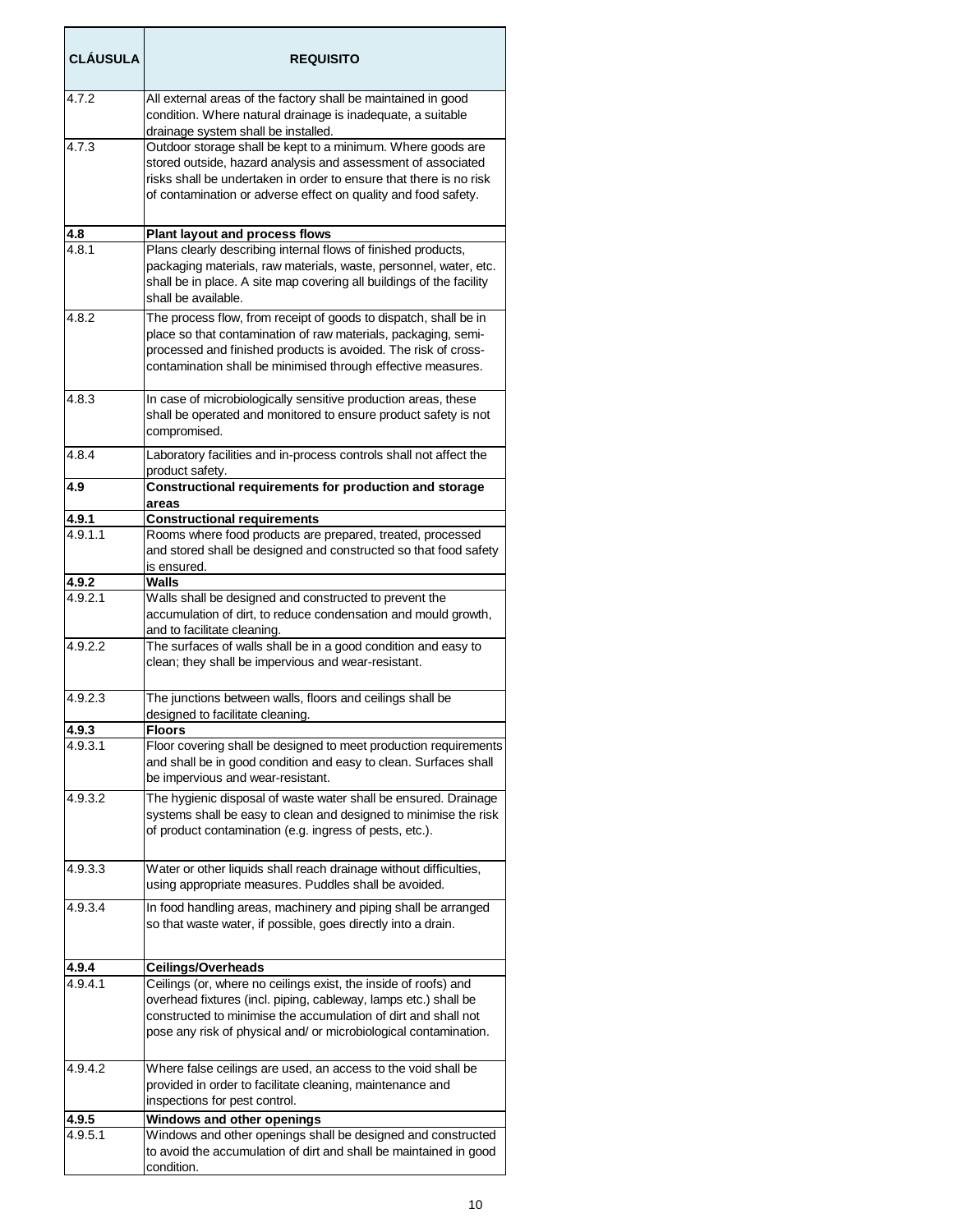| <b>CLAUSULA</b>  | <b>REQUISITO</b>                                                                                                                                                                                                                                                                                                                                                                                       |
|------------------|--------------------------------------------------------------------------------------------------------------------------------------------------------------------------------------------------------------------------------------------------------------------------------------------------------------------------------------------------------------------------------------------------------|
| 4.9.5.2          | Where there is risk of contamination, windows and roof glazing<br>shall remain closed and fixed during production.                                                                                                                                                                                                                                                                                     |
| 4.9.5.3          | Where windows and roof glazing are designed to be opened for<br>ventilation purposes, they shall be fitted with easily removable,<br>good condition pest screens or other measures in order to avoid<br>any contamination.                                                                                                                                                                             |
| 4.9.5.4          | In areas where unpackaged product is handled, windows shall be<br>protected against breakage.                                                                                                                                                                                                                                                                                                          |
| 4.9.6<br>4.9.6.1 | Doors and gates<br>Doors and gates shall be in good condition (e.g. no splintering<br>parts, flaking paints or corrosion) and easy to clean.                                                                                                                                                                                                                                                           |
| 4.9.6.2          | External doors and gates shall be constructed to prevent the<br>ingress of pests; if possible, they shall be self-closing.                                                                                                                                                                                                                                                                             |
| 4.9.7            | Lighting                                                                                                                                                                                                                                                                                                                                                                                               |
| 4.9.7.1          | All working areas shall have adequate lighting.                                                                                                                                                                                                                                                                                                                                                        |
| 4.9.7.2          | All lighting equipment shall be protected by shatter proof covers<br>and installed to minimise the risk of breakage.                                                                                                                                                                                                                                                                                   |
| 4.9.8            | Air conditioning/Ventilation                                                                                                                                                                                                                                                                                                                                                                           |
| 4.9.8.1          | Adequate natural and/ or artificial ventilation shall exist in all<br>areas.                                                                                                                                                                                                                                                                                                                           |
| 4.9.8.2          | If ventilation equipments are installed, filters and other<br>components which require cleaning or replacement shall be<br>easily accessible.                                                                                                                                                                                                                                                          |
| 4.9.8.3          | Air conditioning equipment and artificially generated airflow shall<br>not lead to any product safety or quality risks.                                                                                                                                                                                                                                                                                |
| 4.9.8.4          | Dust extraction equipment shall be installed in areas where                                                                                                                                                                                                                                                                                                                                            |
| 4.9.9            | considerable amounts of dust are generated.<br>Water supply                                                                                                                                                                                                                                                                                                                                            |
| 4.9.9.1          | Water which is used as ingredient in the production process, or<br>for cleaning, shall be of potable quality and supplied in sufficient<br>quantity; this also applies to steam and ice used within the<br>production area. A supply of potable water shall be available at all<br>times.                                                                                                              |
| 4.9.9.2          | Recycled water which is used in the process shall not pose a<br>contamination risk. The water shall comply with applicable legal<br>requirements for potable water; records of compliance testing<br>shall be available.                                                                                                                                                                               |
| 4.9.9.3          | The quality of water, steam or ice shall be monitored following a<br>risk based sampling plan.                                                                                                                                                                                                                                                                                                         |
| 4.9.9.4          | Non-potable water shall be transported in separate, properly<br>marked piping. Such piping shall not be connected to the drinking<br>water system, or allow the possibility of reflux to contaminate<br>potable water sources or the factory environment.                                                                                                                                              |
| 4.9.10           | Compressed air                                                                                                                                                                                                                                                                                                                                                                                         |
| 4.9.10.1         | The quality of compressed air that comes in direct contact with<br>food or primary packaging material shall be monitored based on<br>hazard analysis and assessment of associated risks.                                                                                                                                                                                                               |
| 4.9.10.2         | Compressed air shall not pose a risk of contamination.                                                                                                                                                                                                                                                                                                                                                 |
| 4.10             | <b>Cleaning and disinfection</b>                                                                                                                                                                                                                                                                                                                                                                       |
| 4.10.1           | Based on hazard analysis and assessment of associated risks,<br>cleaning and disinfection schedules shall be available and<br>implemented. These shall specify:<br>- objectives<br>- responsibilities<br>- the products used and their instructions for use<br>- the areas to be cleaned and/ or disinfected<br>- cleaning frequency<br>- documentation requirements<br>hazard symbols (if necessary). |
| 4.10.2           | Cleaning and disinfection schedules shall be implemented and<br>documented.                                                                                                                                                                                                                                                                                                                            |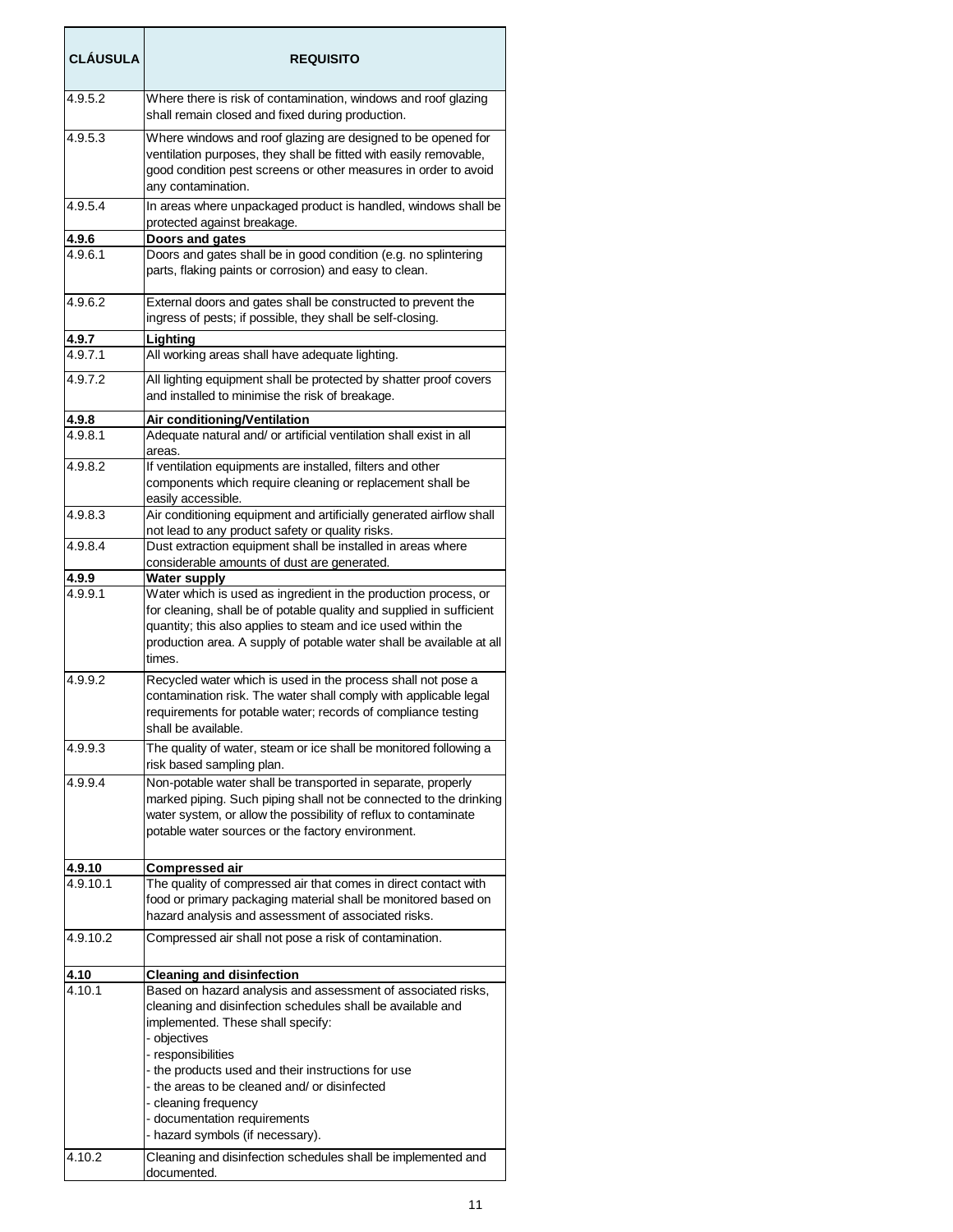| <b>CLÁUSULA</b> | <b>REQUISITO</b>                                                                                                                                                                                                                                                                                                                                                        |
|-----------------|-------------------------------------------------------------------------------------------------------------------------------------------------------------------------------------------------------------------------------------------------------------------------------------------------------------------------------------------------------------------------|
| 4.10.3          | Only qualified personnel shall be allowed to undertake cleaning<br>and disinfection. The personnel shall be trained and retrained to<br>carry out the cleaning schedules.                                                                                                                                                                                               |
| 4.10.4          | The effectiveness and safety of the cleaning and disinfection<br>measures, based on hazard analysis and assessment of<br>associated risks, shall be verified and documented according to a<br>sampling schedule by using appropriate procedures. Resultant<br>corrective actions shall be documented.                                                                   |
| 4.10.5          | Cleaning and disinfection schedules shall be reviewed and<br>modified, if necessary, in the event of a change to product,<br>process or cleaning equipment.                                                                                                                                                                                                             |
| 4.10.6          | The intended use of cleaning utensils shall be clearly identified.<br>Cleaning utensils shall be used in a way to avoid contamination.                                                                                                                                                                                                                                  |
| 4.10.7          | Current material safety data sheets (MSDS) and instructions for<br>use shall be available for chemicals and cleaning agents.<br>Personnel responsible for cleaning shall be able to demonstrate<br>their knowledge of such instructions, which shall be always<br>available on site.                                                                                    |
| 4.10.8          | Cleaning chemicals shall be clearly labelled, used and stored<br>appropriately, to avoid contamination.                                                                                                                                                                                                                                                                 |
| 4.10.9          | Cleaning activities shall be carried out in periods of non-<br>production. If this is not possible, these operations shall be<br>controlled as to not affect the product.                                                                                                                                                                                               |
| 4.10.10         | Where a company hires a third-party service provider for<br>cleaning and disinfection activities, all requirements specified<br>within section 4.10 shall be clearly defined in the respective                                                                                                                                                                          |
| <u>4.11</u>     | Waste disposal                                                                                                                                                                                                                                                                                                                                                          |
| 4.11.1          | A waste management procedure shall exist and shall be<br>implemented to avoid cross contamination.                                                                                                                                                                                                                                                                      |
| 4.11.2          | All current legal requirements for waste disposal shall be met.                                                                                                                                                                                                                                                                                                         |
| 4.11.3          | Food waste and other waste shall be removed as quickly as<br>possible from areas where food is handled. The accumulation of<br>waste shall be avoided.                                                                                                                                                                                                                  |
| 4.11.4          | Waste collection containers shall be clearly marked, suitably<br>designed, in good state of repair, easy to clean, and where<br>necessary disinfected.                                                                                                                                                                                                                  |
| 4.11.5          | Waste collection rooms and containers (incl. compactors) shall<br>be designed to be kept clean to minimise pest attraction.                                                                                                                                                                                                                                             |
| 4.11.6          | Waste shall be collected in separate containers in accordance<br>with the intended means of disposal. Such waste shall be<br>disposed by authorised third parties only. Records of waste<br>disposal shall be kept by the company.                                                                                                                                      |
| 4.12            | Risk of foreign material, metal, broken glass and wood                                                                                                                                                                                                                                                                                                                  |
| 4.12.1<br>KO    | KO N° 6 Based on hazard analysis and assessment of<br>associated risks, procedures shall be in place to avoid<br>contamination with foreign material. Contaminated<br>products shall be treated as non-conforming products.                                                                                                                                             |
| 4.12.2          | In all areas, e.g. handling of raw materiasl, processing, packing<br>and storage, where hazard analysis and assessment of<br>associated risks have identified the potential for product<br>contamination, the use of wood shall be excluded. Where the use<br>of wood cannot be avoided, the risk shall be controlled and the<br>wood shall be in good order and clean. |
| 4.12.3          | Where metal- and/ or other foreign material detectors are<br>required, they shall be installed to ensure maximum efficiency of<br>detection, in order to avoid subsequent contamination. Detectors<br>shall be subjected to regular maintenance to avoid malfunction.                                                                                                   |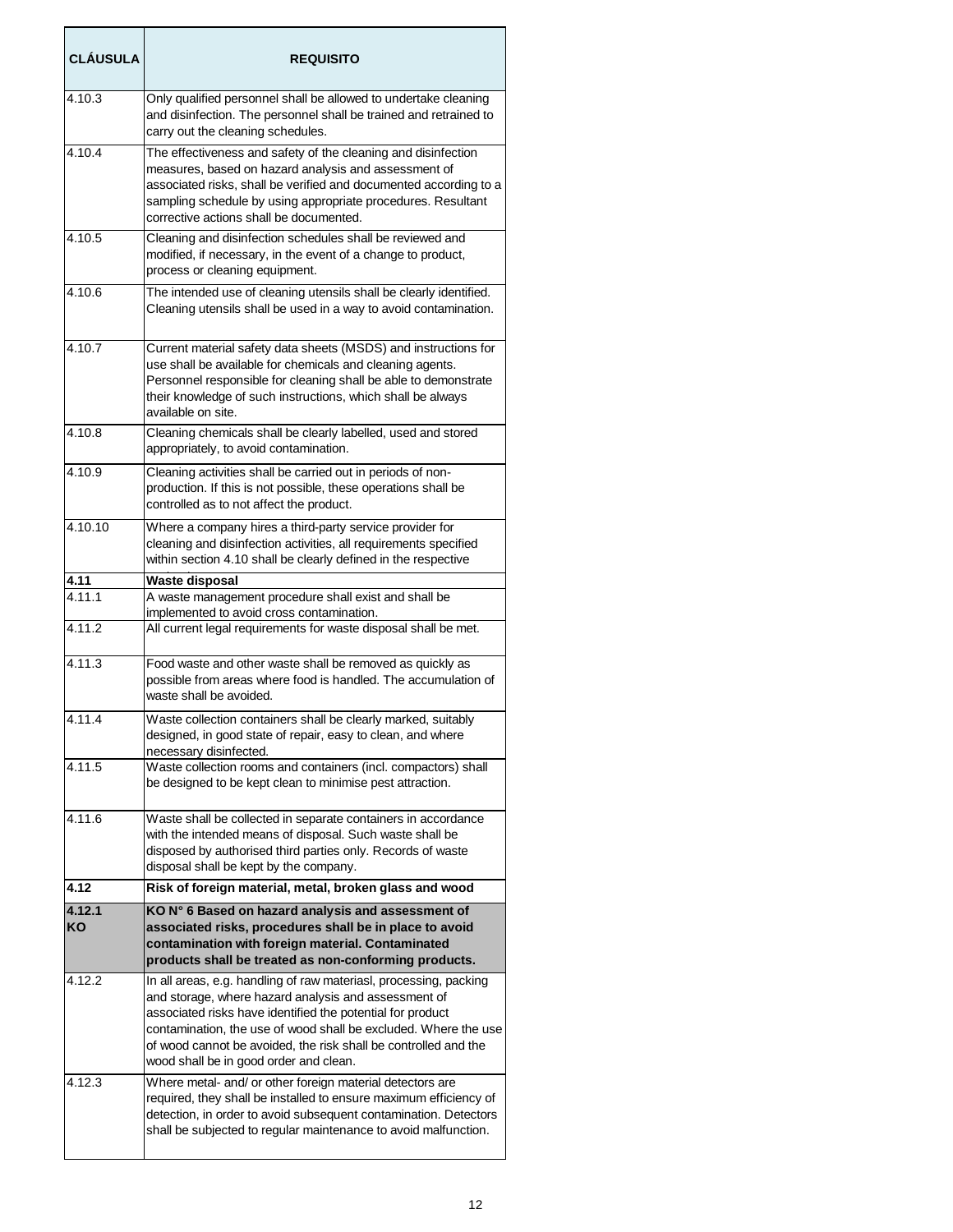| <b>CLÁUSULA</b> | <b>REQUISITO</b>                                                                                                                                                                                                                                                                                                                                                                                                                                                                                                                                                                               |
|-----------------|------------------------------------------------------------------------------------------------------------------------------------------------------------------------------------------------------------------------------------------------------------------------------------------------------------------------------------------------------------------------------------------------------------------------------------------------------------------------------------------------------------------------------------------------------------------------------------------------|
| 4.12.4          | Potentially contaminated products shall be isolated. Access and<br>actions for further handling or checking for these isolated<br>products shall be carried out only by authorised personnel<br>according to defined procedures. After this check, contaminated<br>products shall be treated as non-conforming products.                                                                                                                                                                                                                                                                       |
| 4.12.5          | The appropriate accuracy of detectors shall be specified. Checks<br>of proper function of detectors shall be carried out regularly. In<br>case of malfunction or failure of a metal and/ or foreign material<br>detector, corrective actions shall be defined, implemented and<br>documented.                                                                                                                                                                                                                                                                                                  |
| 4.12.6          | In cases where special equipment or methods are used to detect<br>foreign material, these shall be properly validated and maintained.                                                                                                                                                                                                                                                                                                                                                                                                                                                          |
| 4.12.7          | In all areas, e.g. handling of raw materials, processing, packing<br>and storage, where hazard analysis and assessment of<br>associated risks have identified a potential product<br>contamination, the presence of glass and brittle material shall be<br>excluded. Where the presence of glass or brittle plastic cannot be<br>avoided, appropriate measures shall be in place to protect against<br>breakage.                                                                                                                                                                               |
| 4.12.8          | All stationary objects made of or incorporating glass or brittle<br>material present in areas of handling of raw materials,<br>processing, packing and storage shall be listed in a specific<br>register, including details of their exact location. An assessment<br>of the condition of objects on the register shall be performed on a<br>regular basis and recorded. Frequency of this check shall be<br>justified by documents.                                                                                                                                                           |
| 4.12.9          | Breakages of glass and brittle material shall be recorded.<br>Exceptions shall be justified and documented.                                                                                                                                                                                                                                                                                                                                                                                                                                                                                    |
| 4.12.10         | Procedures shall be in place describing the measures to be taken<br>in case of breakage of glass and/ or brittle material. Such<br>measures shall include identifying the scope of goods to be<br>isolated, specifying authorised personnel, cleaning the production<br>environment and release of production line for continued<br>production.                                                                                                                                                                                                                                                |
| 4.12.11         | Based on hazard analysis and assessment of associated risks,<br>preventive measures shall be in place for handling of glass<br>packaging, glass containers or other kinds of containers in the<br>production process (turn over, blow, rinse, etc.). After this<br>process step there shall be no further risk of contamination.                                                                                                                                                                                                                                                               |
| 4.12.12         | Where visual inspection is used to detect foreign material, the<br>employees shall be trained and operative change shall be<br>performed at an appropriate frequency to maximise effectiveness<br>of process.                                                                                                                                                                                                                                                                                                                                                                                  |
| 4.13<br>4.13.1  | <b>Pest monitoring /Pest control</b><br>The company shall have a pest control system in place which is<br>in compliance with local legal requirements, taking into account,<br>as a minimum:<br>- the factory environment (potential pests)<br>- site plan with area for application (bait map)<br>- identification of the baits on site<br>- responsibilities, in-house/ external<br>- used products/ agents and their instructions for use and safety<br>- the frequency of inspections.<br>The pest control system shall be based on hazard analysis and<br>assessment of associated risks. |
| 4.13.2          | The company shall have qualified and trained in-house staff and/<br>or employ the services of a qualified external provider. Where an<br>external provider is used, the activities required on site shall be<br>specified in a written contract.                                                                                                                                                                                                                                                                                                                                               |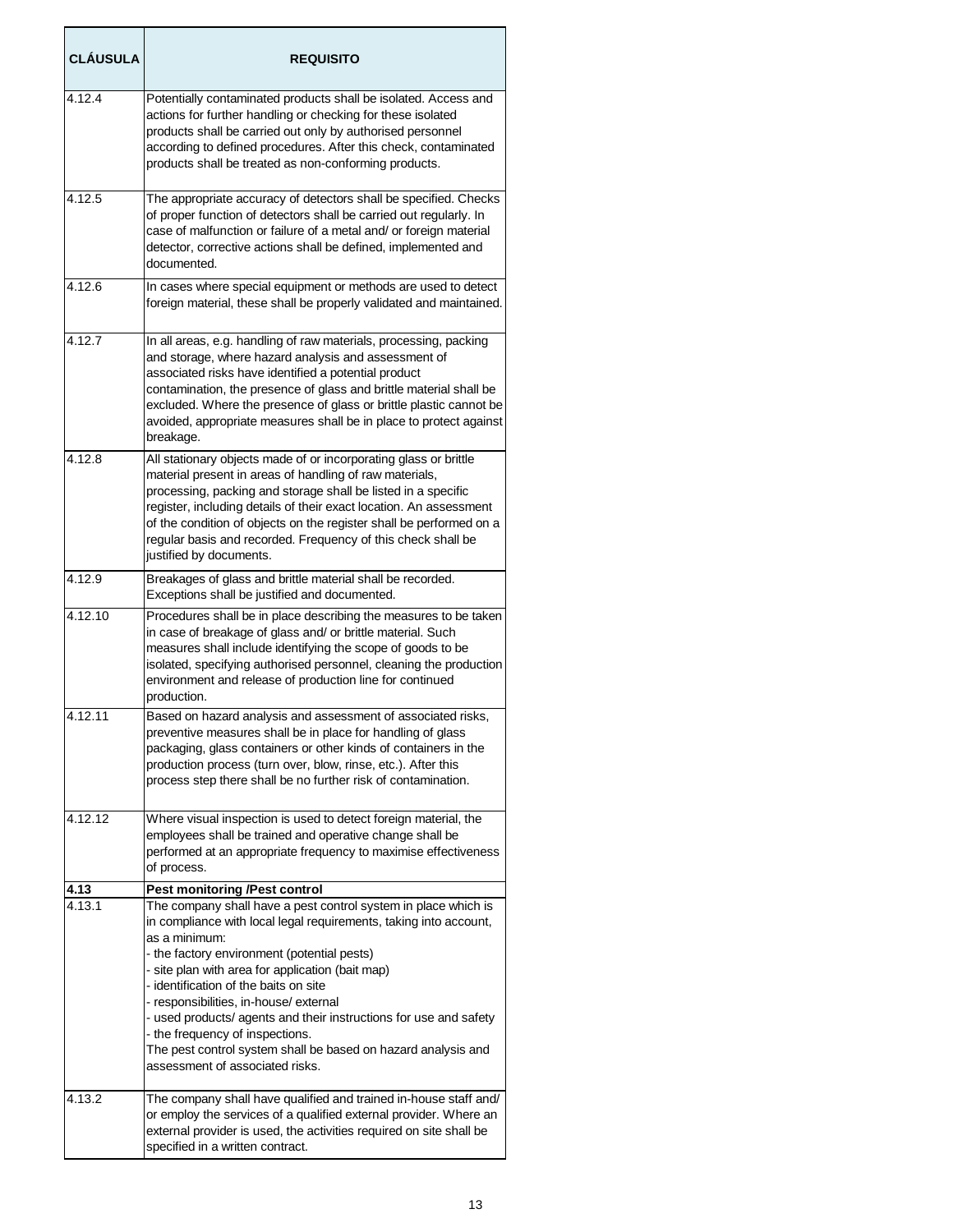| <b>CLAUSULA</b> | <b>REQUISITO</b>                                                                                                                                                                                                                                                                                                                                                                          |
|-----------------|-------------------------------------------------------------------------------------------------------------------------------------------------------------------------------------------------------------------------------------------------------------------------------------------------------------------------------------------------------------------------------------------|
| 4.13.3          | Pest control inspections and resulting actions shall be<br>documented. Implementation of actions shall be monitored and<br>recorded.                                                                                                                                                                                                                                                      |
| 4.13.4          | Baits, traps and insect exterminators shall be functioning, shall<br>be in sufficient numbers and shall be placed in an appropriate<br>position. They shall be constructed and positioned as not to<br>cause any contamination risk.                                                                                                                                                      |
| 4.13.5          | Incoming deliveries shall be checked on arrival for the presence<br>of pests. Any infestation shall be documented and control<br>measures taken.                                                                                                                                                                                                                                          |
| 4.13.6          | The effectiveness of the pest control shall be monitored with the<br>help of regular trend analyses.                                                                                                                                                                                                                                                                                      |
| 4.14            | Receipt of goods and storage                                                                                                                                                                                                                                                                                                                                                              |
| 4.14.1          | All incoming goods, including packaging materials and labels,<br>shall be checked for conformity against specifications and to a<br>determined inspection plan. The inspection plan shall be risk<br>based. Test results shall be documented.                                                                                                                                             |
| 4.14.2          | The storage conditions of raw materials, semi-processed and<br>finished products as well as packaging shall in each case<br>correspond to product requirements (e.g. refrigeration, protective<br>covers) and shall not be detrimental to other products.                                                                                                                                 |
| 4.14.3          | Raw materials, packaging, semi-processed and finished products<br>shall be stored so as to minimise the risk of cross contamination.                                                                                                                                                                                                                                                      |
| 4.14.4          | Appropriate storage facilities shall be available for the<br>management and storage of working materials, process aids, and<br>additives. The personnel responsible for the management of<br>storage facilities shall be trained.                                                                                                                                                         |
| 4.14.5          | All products shall be clearly identified. Use of products shall be<br>undertaken in accordance with the principles of First In/ First Out<br>and/ or First Expired/ First Out.                                                                                                                                                                                                            |
| 4.14.6          | Where a company hires a third-party storage service provider,<br>the service provider shall be subject to IFS Logistics<br>requirements. If the third party service provider is not certified to<br>IFS Logistics, all relevant requirements equivalent to the<br>company's own warehousing practices shall be fulfilled and this<br>shall be clearly defined in the respective contract. |
| 4.15            | Transport                                                                                                                                                                                                                                                                                                                                                                                 |
| 4.15.1          | Before loading transport vehicles, their condition (e.g. absence of<br>strange smells, high dust load, adverse humidity, pests, mould)<br>shall be checked and action taken, if necessary.                                                                                                                                                                                                |
| 4.15.2          | Where goods must be transported at certain temperatures,<br>before loading, the temperature inside the vehicle shall be<br>checked and documented.                                                                                                                                                                                                                                        |
| 4.15.3          | Procedures to prevent contamination during transport shall be<br>implemented (food/ non-food/ different categories of goods).                                                                                                                                                                                                                                                             |
| 4.15.4          | Where goods must be transported at certain temperatures,<br>maintaining the adequate range of temperatures during transport<br>shall be ensured and documented.                                                                                                                                                                                                                           |
| 4.15.5          | Adequate hygienic requirements for all transport vehicles and<br>equipment used for loading/ unloading (e.g. hoses of silo<br>installations) shall exist. There shall be records of the measures<br>taken.                                                                                                                                                                                |
| 4.15.6          | Loading and unloading areas shall have equipment in place to<br>protect transported products from external influences.                                                                                                                                                                                                                                                                    |
| 4.15.7          | Where a company hires a third-party transport service provider,<br>all the requirements specified within section 4.15 shall be clearly<br>defined in the respective contract or the service provider shall be<br>subject to IFS Logistics requirements.                                                                                                                                   |
| 4.15.8          | Security of transport vehicles shall be appropriately maintained.                                                                                                                                                                                                                                                                                                                         |
| 4.16            | <b>Maintenance and repair</b>                                                                                                                                                                                                                                                                                                                                                             |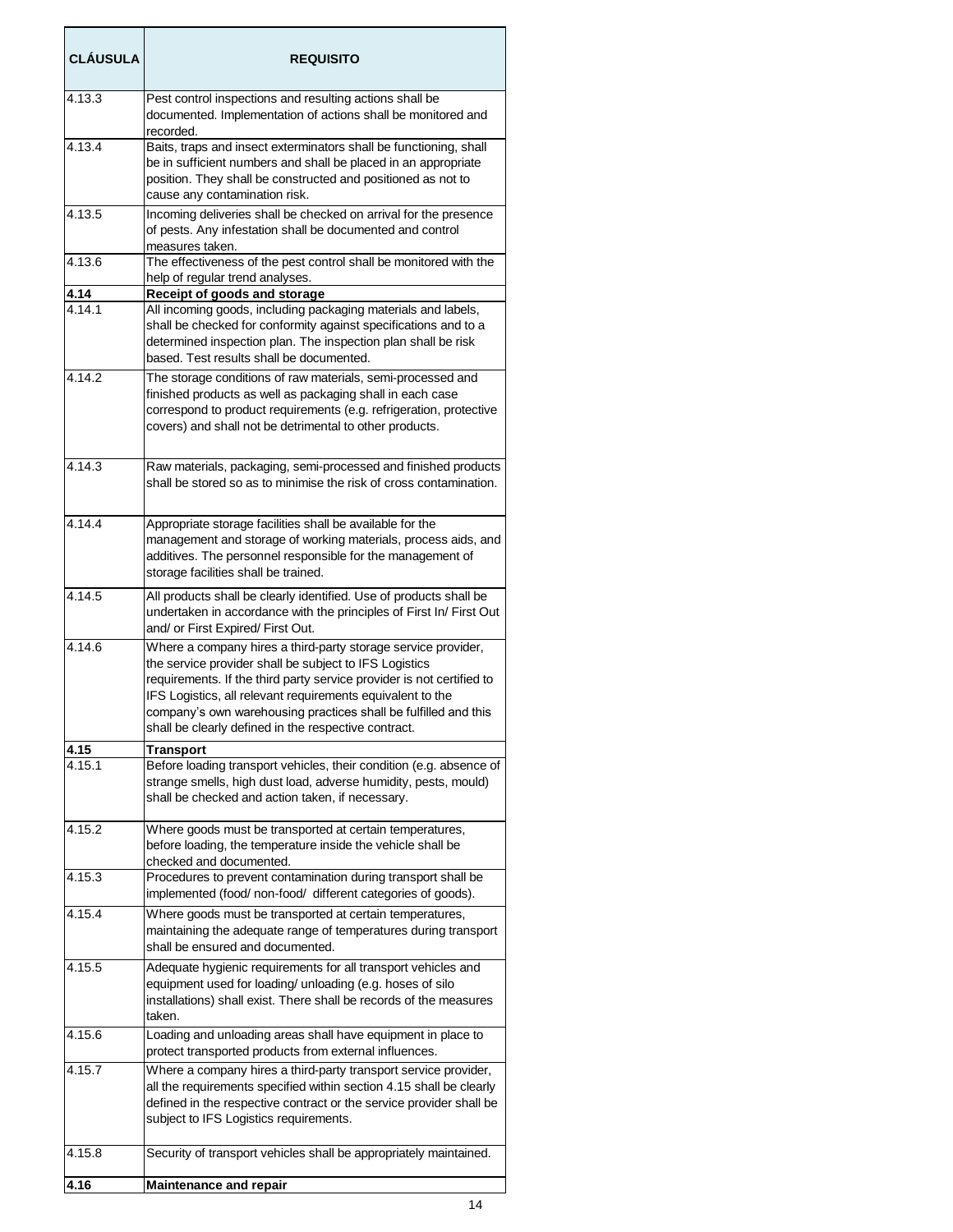| <b>CLÁUSULA</b> | <b>REQUISITO</b>                                                                                                                                                                                                                                                                                                                                                                                                                                                   |
|-----------------|--------------------------------------------------------------------------------------------------------------------------------------------------------------------------------------------------------------------------------------------------------------------------------------------------------------------------------------------------------------------------------------------------------------------------------------------------------------------|
| 4.16.1          | An adequate system of maintenance shall be in place,<br>maintained and documented, covering all critical equipment (incl.<br>transport) for compliance with product requirements. This applies<br>both for internal and external maintenance activities.                                                                                                                                                                                                           |
| 4.16.2          | Product requirements and prevention of contamination shall be<br>ensured during and after maintenance and repair work. Records<br>of maintenance and repair work and of corrective actions taken<br>shall be kept.                                                                                                                                                                                                                                                 |
| 4.16.3          | All materials used for maintenance and repair shall be fit for the<br>intended use.                                                                                                                                                                                                                                                                                                                                                                                |
| 4.16.4          | Failures of plant and equipment (incl. transport) covered by the<br>maintenance system shall be documented and reviewed with a<br>view to adapting the maintenance system.                                                                                                                                                                                                                                                                                         |
| 4.16.5          | Temporary repairs shall be carried out so that product<br>requirements are not affected. Such work shall be documented<br>and a short-term deadline set for eliminating the fault.                                                                                                                                                                                                                                                                                 |
| 4.16.6          | Where a company hires a third-party maintenance and repair<br>service provider, all the company specified requirements<br>regarding material and equipment shall be clearly defined,<br>documented and maintained.                                                                                                                                                                                                                                                 |
| 4.17<br>4.17.1  | <b>Equipment</b><br>Equipment shall be suitably designed and specified for the<br>intended use. Before commissioning, it shall be verified that the<br>product requirements are complied with.                                                                                                                                                                                                                                                                     |
| 4.17.2          | For all equipment and tools with direct food contact, certificates of<br>conformity shall exist which confirm compliance with current legal<br>requirements. In case no specific legal requirements are<br>applicable, evidence shall be available to demonstrate that all<br>equipment and tools are suitable for use. This applies for all<br>equipment and tools in direct contact with raw materials, semi-<br>processed and finished products.                |
| 4.17.3          | Equipment shall be designed and located so that cleaning and<br>maintenance operations can be effectively performed.                                                                                                                                                                                                                                                                                                                                               |
| 4.17.4          | The company shall ensure that all product equipment is in good<br>condition without any negative influence on food safety.                                                                                                                                                                                                                                                                                                                                         |
| 4.17.5          | The company shall ensure that in the event of changes to<br>processing methods and equipment, process characteristics are<br>reviewed in order to assure that product requirements are<br>complied with.                                                                                                                                                                                                                                                           |
| 4.18            | Traceability (including GMOs and allergens)                                                                                                                                                                                                                                                                                                                                                                                                                        |
| 4.18.1<br>KO    | KO N° 7: A traceability system shall be in place which<br>enables the identification of product lots and their relation<br>to batches of raw materials, packaging in direct contact<br>with food, packaging intended or expected to be in direct<br>contact with food. The traceability system shall incorporate<br>all relevant receiving processing and distribution records.<br>Traceability shall be ensured and documented until<br>delivery to the customer. |
| 4.18.2          | Downstream traceability records (from production sites to the<br>customers) shall be available. The timeframe for producing these<br>records for review shall be compliant with customer's                                                                                                                                                                                                                                                                         |
| 4.18.3          | Traceability shall be in place to identify the relationship between<br>batches of final products and their labels.                                                                                                                                                                                                                                                                                                                                                 |
| 4.18.4          | The traceability system shall be tested on a periodic basis - at<br>least annually and each time traceability system changes. The<br>test shall verify upstream and downstream traceability (from<br>delivered products to raw materials, and vice versa), including<br>quantity checking. Test results shall be recorded.                                                                                                                                         |
| 4.18.5          | Traceability shall be ensured at all stages, including work in<br>progress, post treatment and rework.                                                                                                                                                                                                                                                                                                                                                             |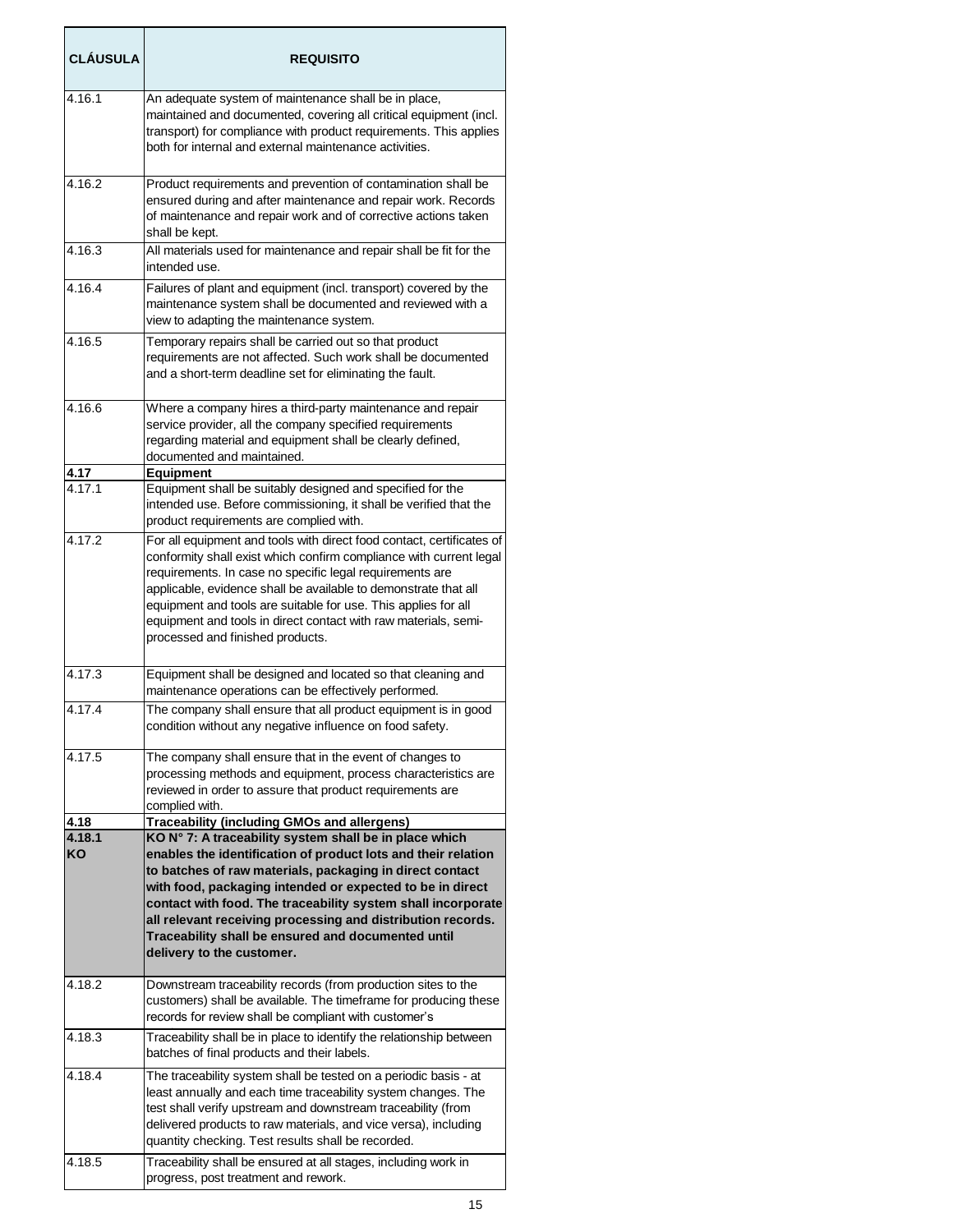| <b>CLÁUSULA</b> | <b>REQUISITO</b>                                                                                                                                                                                                                                                                                                                                                                                                                                                                                                                                       |
|-----------------|--------------------------------------------------------------------------------------------------------------------------------------------------------------------------------------------------------------------------------------------------------------------------------------------------------------------------------------------------------------------------------------------------------------------------------------------------------------------------------------------------------------------------------------------------------|
| 4.18.6          | Labelling of semi-finished or finished product lots shall be made<br>at the time when the goods are directly packed to ensure a clear<br>traceability of goods. Where goods are labelled at a later time, the<br>temporarily stored goods shall have been provided with a specific<br>lot labelling. The shelf life (e.g. best before date) of the labelled<br>goods shall be calculated from the original production batch.                                                                                                                           |
| 4.18.7          | If required by customer, identified samples representative for the<br>manufacturing lot shall be stored appropriately and kept until<br>expiration of the "Use by" or "Best before date" of the finished<br>product and if necessary for a determined period beyond this<br>date.                                                                                                                                                                                                                                                                      |
| 4.19<br>4.19.1  | <b>Genetically modified organisms (GMOs)</b><br>For products being delivered to customers and/ or countries with<br>GMO requirements, the company shall have in place systems<br>and procedures to allow the identification of products consisting<br>of GMOs, containing GMOs or produced from GMOs, including<br>food ingredients, additives and flavouring(s).                                                                                                                                                                                      |
| 4.19.2          | Raw material specifications and delivery documents identifying<br>products consisting of, being made from, or containing GMOs<br>shall be available. The assurances concerning the GMO status<br>of the raw materials shall be agreed by contract with the supplier<br>or the relevant technical documents shall specify the GMO<br>status. The company shall maintain a continuously updated<br>listing of all GMO raw materials used at its premises, which also<br>identifies all blends and formulas to which such GMO raw<br>materials are added. |
| 4.19.3          | There shall be adequate procedures to ensure that where<br>products consisting of or containing GMOs are manufactured,<br>contamination of non-GMO products is avoided. Adequate<br>control measures shall be in place to avoid GMO cross<br>contamination. The effectiveness of these procedures shall be<br>monitored by testing.                                                                                                                                                                                                                    |
| 4.19.4          | Finished products containing GMOs or labelled as not containing<br>GMOs shall be declared in accordance with current legal<br>requirements. Delivery documents shall include the<br>corresponding reference to GMOs.                                                                                                                                                                                                                                                                                                                                   |
| 4.19.5          | Customer requirements concerning the GMO status of products<br>shall be clearly implemented by the company.                                                                                                                                                                                                                                                                                                                                                                                                                                            |
| 4.20<br>4.20.1  | Allergens and specific conditions of production<br>Raw material specifications identifying allergens requiring<br>declaration that are relevant to the country of sale of the finished<br>product shall be available. The company shall maintain a<br>continuously up to date listing of all raw materials containing<br>allergens used at its premises, which also identifies all blends<br>and formulas to which such raw materials containing allergens<br>are added.                                                                               |
| 4.20.2          | The manufacturing of products which contain allergens requiring<br>declaration shall be carried out as to ensure cross contamination<br>is minimised as far as possible.                                                                                                                                                                                                                                                                                                                                                                               |
| 4.20.3          | Finished products containing allergens requiring declaration shall<br>be declared in accordance with current legal requirements. For<br>the adventitious or unintentional presence, the labelling of legally<br>declared allergens and traces shall be based on hazard analysis<br>and assessment of associated risks.                                                                                                                                                                                                                                 |
| 4.20.4          | Where customers specifically require that products are "free<br>from" certain substances or ingredients (e.g. gluten, pork, etc), or<br>that certain methods of treatment or production are excluded,<br>verifiable procedures shall be in place.                                                                                                                                                                                                                                                                                                      |
| 5.<br>5.1       | <b>Measurements, Analysis, Improvements</b><br><b>Internal audits</b>                                                                                                                                                                                                                                                                                                                                                                                                                                                                                  |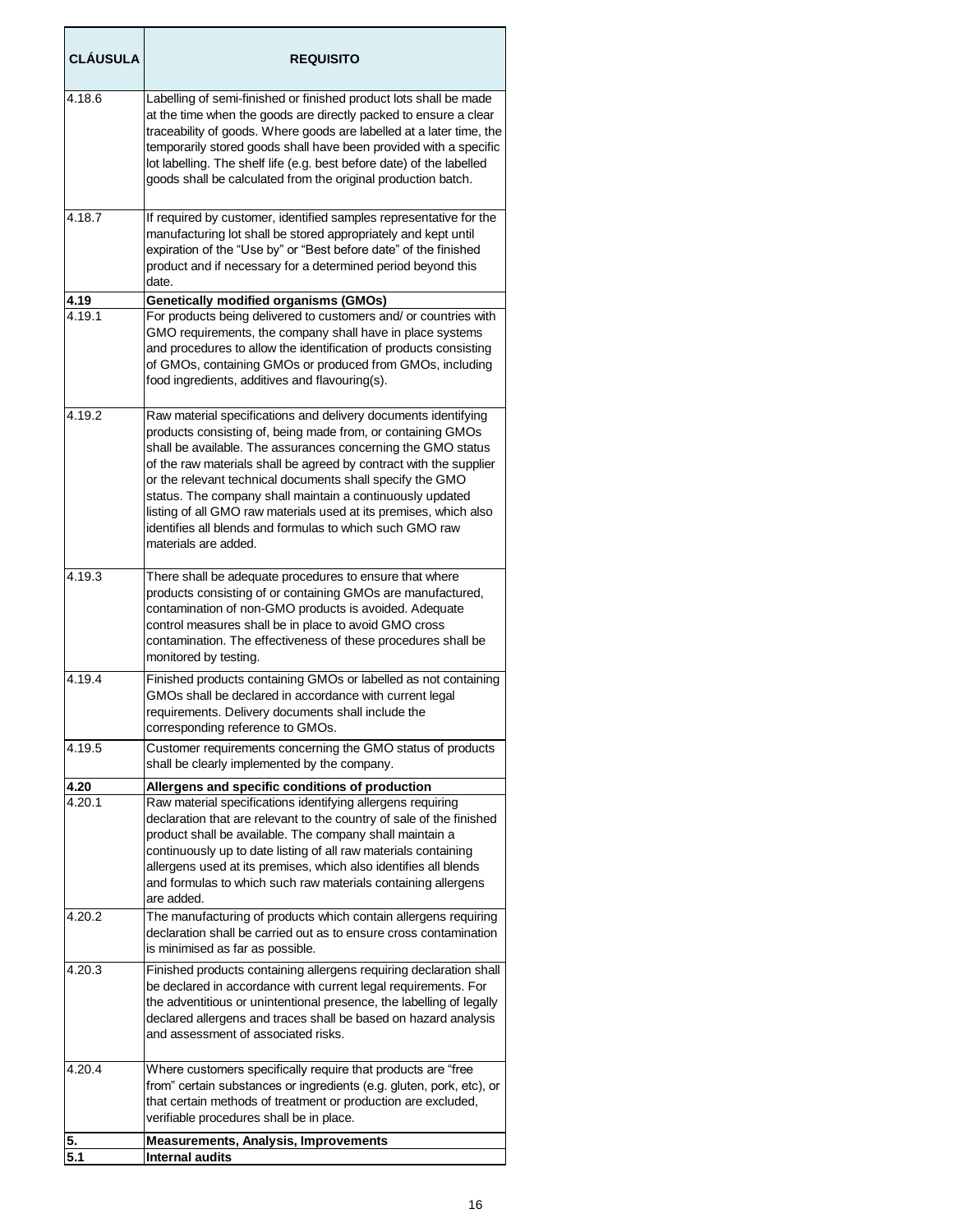| <b>CLÁUSULA</b>    | <b>REQUISITO</b>                                                                                                                                                                                                                                                                                                                                                                                                     |
|--------------------|----------------------------------------------------------------------------------------------------------------------------------------------------------------------------------------------------------------------------------------------------------------------------------------------------------------------------------------------------------------------------------------------------------------------|
| 5.1.1<br><b>KO</b> | KO N° 8: Effective internal audits shall be conducted<br>according to a defined agreed audit program and shall<br>cover at least all requirements of the IFS Standard. Scope<br>and frequency of internal audits shall be determined by<br>hazard analysis and assessment of associated risks. This<br>is also applicable for off site storage locations owned or<br>rented by the company.                          |
| 5.1.2              | Internal audits of activities which are critical to food safety and<br>product specifications shall be carried out at least once a year.                                                                                                                                                                                                                                                                             |
| 5.1.3              | The auditors shall be competent and independent from the<br>audited department.                                                                                                                                                                                                                                                                                                                                      |
| 5.1.4              | Audit results shall be communicated to the senior management<br>and to responsible persons of concerned department. Necessary<br>corrective actions and a schedule for implementation shall be<br>determined and documented and communicated to every<br>relevant person.                                                                                                                                            |
| 5.1.5              | It shall be documented how and when the corrective actions<br>resulting from the internal audits shall be verified.                                                                                                                                                                                                                                                                                                  |
| 5.2<br>5.2.1       | <b>Site factory inspections</b><br>Factory inspections shall be planned and carried out (e.g. product<br>control, hygiene, foreign material hazards, personnel hygiene and<br>housekeeping). The frequency of inspections in every area<br>(including outdoor areas) and every single activity shall be based<br>on hazard analysis and assessment of associated risks and on<br>the history of previous experience. |
| 5.3<br>5.3.1       | <b>Process validation and control</b><br>The criteria for process validation and control shall be clearly                                                                                                                                                                                                                                                                                                            |
|                    | defined.                                                                                                                                                                                                                                                                                                                                                                                                             |
| 5.3.2              | In circumstances where the control of process and working<br>environment parameters (temperature, time, pressure, chemical<br>properties etc.) is essential to ensure the product requirements,<br>such parameters shall be monitored and recorded continuously<br>and/ or at appropriate intervals.                                                                                                                 |
| 5.3.3              | All rework operations shall be validated, monitored and<br>documented. These operations shall not affect the product<br>requirements.                                                                                                                                                                                                                                                                                |
| 5.3.4              | There shall be appropriate procedures for prompt notification,<br>recording and monitoring of equipment malfunction and process<br>deviations.                                                                                                                                                                                                                                                                       |
| 5.3.5              | Process validation shall be performed using the collected data<br>that is relevant for product safety and the processes. If<br>substantial modifications occur, a revalidation shall be carried<br>out.                                                                                                                                                                                                              |
| 5.4                | Calibration, adjustment and checking of measuring and<br>monitoring devices                                                                                                                                                                                                                                                                                                                                          |
| 5.4.1              | The company shall identify the measuring and monitoring<br>devices required to ensure compliance with product<br>requirements. These devices shall be recorded on a document<br>and clearly identified.                                                                                                                                                                                                              |
| 5.4.2              | All measuring devices shall be checked, adjusted and calibrated,<br>under a monitoring system, at specified intervals and in<br>accordance with defined recognised standard/ methods. The<br>results of the checks, adjustments and calibrations shall be<br>documented. Where necessary, corrective actions on devices<br>and, if necessary, on process and products shall be carried out.                          |
| 5.4.3              | All measuring devices shall be used exclusively for their defined<br>purpose. Where the results of measurements indicate a<br>malfunction, the device in question shall be immediately repaired<br>or replaced.                                                                                                                                                                                                      |
| 5.4.4              | The calibration status of the measuring devices shall be clearly<br>identified (labelling at the machine or on a list of test devices).                                                                                                                                                                                                                                                                              |
| 5.5                | Quantity checking (quantity control/ filling quantities)                                                                                                                                                                                                                                                                                                                                                             |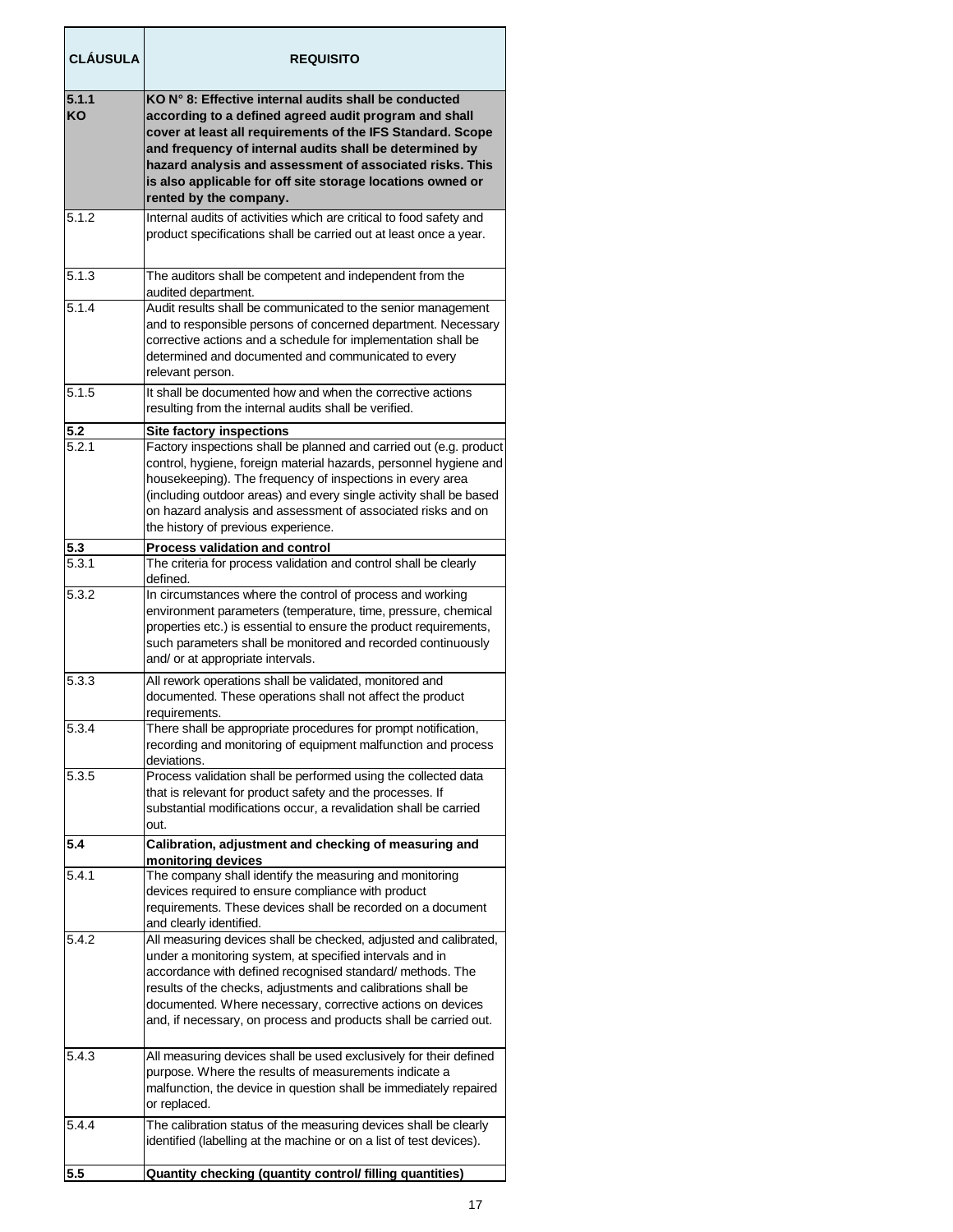| <b>CLÁUSULA</b>    | <b>REQUISITO</b>                                                                                                                                                                                                                                                                                                                                                                                                        |
|--------------------|-------------------------------------------------------------------------------------------------------------------------------------------------------------------------------------------------------------------------------------------------------------------------------------------------------------------------------------------------------------------------------------------------------------------------|
| 5.5.1              | The frequency and methodology of quantity checking shall be<br>determined so that the legal requirements and customer<br>specifications, or if appropriate, guidelines for nominal quantity<br>are met.                                                                                                                                                                                                                 |
| 5.5.2              | A procedure shall exist to define compliance criteria for lot<br>quantity checking. This procedure shall also, among others, take<br>into consideration the tare, the density and other critical<br>attributes.                                                                                                                                                                                                         |
| 5.5.3              | Checks shall be implemented and recorded, according to a<br>sampling plan which ensures a proper representation of the<br>manufacturing lot.                                                                                                                                                                                                                                                                            |
| 5.5.4              | Results of these checks shall be compliant with defined criteria<br>for all products ready to be delivered.                                                                                                                                                                                                                                                                                                             |
| 5.5.5              | For purchased, already pre-packed products from third parties,<br>there shall be evidence about the compliance with the legal<br>requirements for nominal quantity.                                                                                                                                                                                                                                                     |
| 5.5.6              | If applicable, all equipment used for final checking shall be legally<br>approved.                                                                                                                                                                                                                                                                                                                                      |
| 5.6                | <b>Product analysis</b>                                                                                                                                                                                                                                                                                                                                                                                                 |
| 5.6.1              | There shall be procedures ensuring that all specified product<br>requirements are met, including legal requirements and<br>specifications. Microbiological, physical and chemical analysis<br>required for that purpose shall be performed internally and/ or<br>subcontracted.                                                                                                                                         |
| 5.6.2              | Analyses, which are relevant for food safety, shall preferably be<br>performed by laboratories having appropriate accredited<br>programs/ methods (ISO 17025). If the analyses are performed<br>by a factory internal or a laboratory not having appropriate<br>accredited programs/ methods, the results shall be verified on a<br>regular basis by laboratories accredited on these programs/<br>methods (ISO 17025). |
| 5.6.3              | Procedures shall exist which ensure the reliability of the internal<br>analysis results on the basis of official recognised analysis<br>methods. This shall be demonstrated by ring tests or other<br>proficiency tests.                                                                                                                                                                                                |
| $\overline{5.6.4}$ | A test plan shall be drawn up for internal and external analysis,<br>based on hazard analysis and assessment of associated risks,<br>which covers raw materials, semi-processed and finished<br>products as well as processing equipments and packaging<br>materials, and where necessary environmental tests. The test<br>results shall be documented.                                                                 |
| 5.6.5              | Results of analysis shall be evaluated promptly. Appropriate<br>corrective measures shall be introduced for any unsatisfactory<br>results. The analytical results shall be reviewed regularly in order<br>to identify trends. Trends indicating potential unsatisfactory<br>results shall be taken into consideration.                                                                                                  |
| 5.6.6              | Where internal analysis is undertaken, qualified and trained<br>personnel shall be in place, as well as appropriate equipment and<br>premises.                                                                                                                                                                                                                                                                          |
| 5.6.7              | For verification of finished product quality, internal organoleptic<br>tests shall be carried out regularly. These tests shall be in<br>accordance with specifications and related to the impact on<br>respective parameters of product characteristic. The results of<br>these tests shall be documented.                                                                                                              |
| 5.6.8              | Based on any internal or external information on product risks<br>which may have an impact on food safety, the company shall<br>update its control plan and/ or take any appropriate measure to<br>control impact on finished products.                                                                                                                                                                                 |
| 5.7                | Product quarantine (blocking/hold) and product release                                                                                                                                                                                                                                                                                                                                                                  |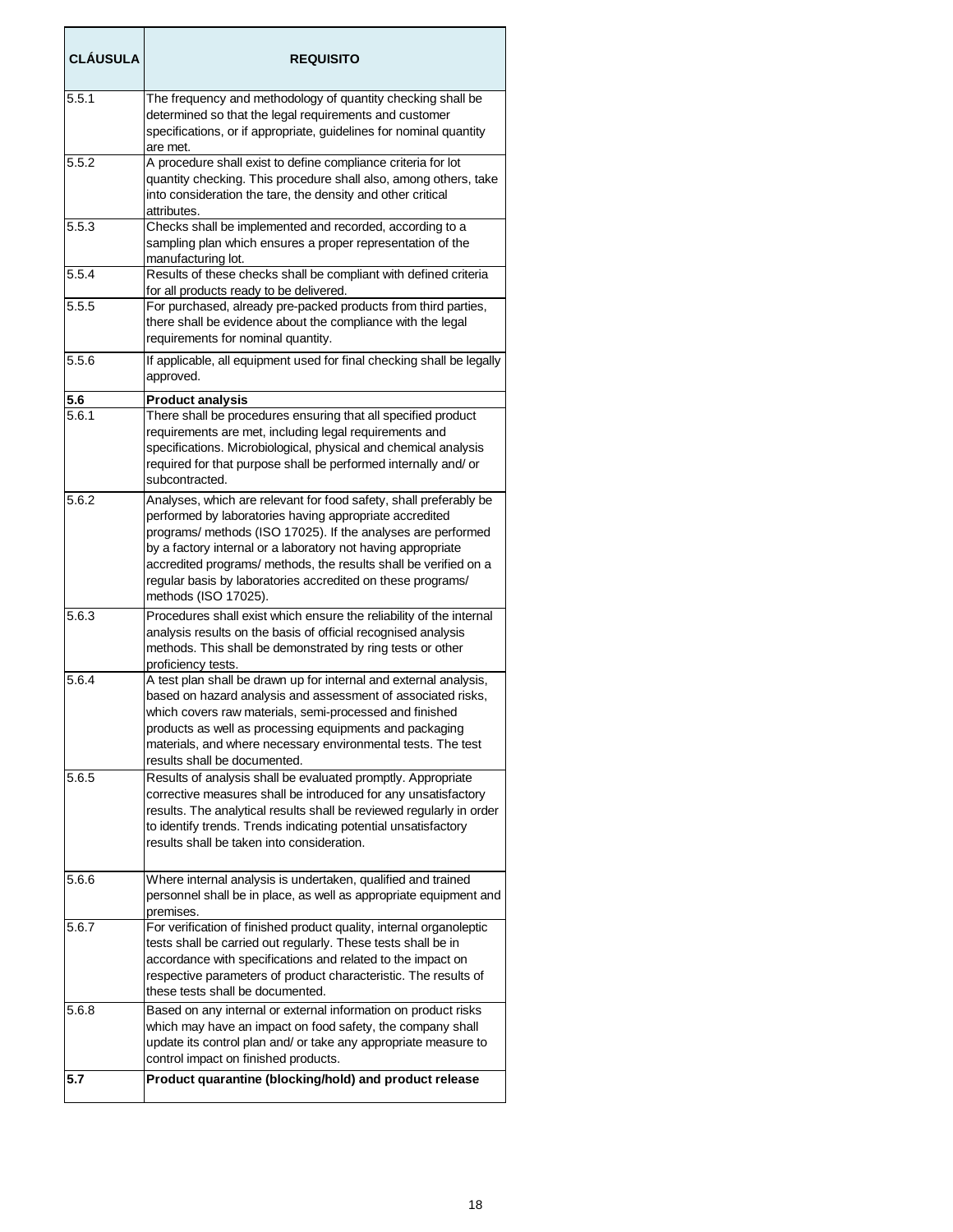| <b>CLÁUSULA</b> | <b>REQUISITO</b>                                                                                                                                                                                                                                                                                                                                                                                                                                                                   |
|-----------------|------------------------------------------------------------------------------------------------------------------------------------------------------------------------------------------------------------------------------------------------------------------------------------------------------------------------------------------------------------------------------------------------------------------------------------------------------------------------------------|
| 5.7.1           | A procedure shall be in place, based on hazard analysis and<br>assessment of associated risks, for the quarantine<br>(blocking/hold) and release of all raw materials, semi-processed<br>and finished products and packaging materials. The procedure<br>shall ensure that only products and materials conforming to<br>product requirements are processed and dispatched.                                                                                                         |
| 5.8             | Management of complaints from authorities and customers                                                                                                                                                                                                                                                                                                                                                                                                                            |
| 5.8.1           | A system shall be in place for the management of product<br>complaints.                                                                                                                                                                                                                                                                                                                                                                                                            |
| 5.8.2           | All complaints shall be assessed by competent staff. Where it is<br>justified appropriate actions shall be taken immediately, if<br>necessary.                                                                                                                                                                                                                                                                                                                                     |
| 5.8.3           | Complaints shall be analysed with a view to implementing<br>preventive actions which avoid the recurrence of the non-<br>conformity.                                                                                                                                                                                                                                                                                                                                               |
| 5.8.4           | The results of complaint data analysis shall be made available to<br>the relevant responsible persons and to the senior management.                                                                                                                                                                                                                                                                                                                                                |
| 5.9             | Management of incidents, product withdrawal, product<br>recall                                                                                                                                                                                                                                                                                                                                                                                                                     |
| 5.9.1           | A documented procedure shall be defined for management of<br>incidents and of potential emergency situations that impact food<br>safety, legality and quality. This procedure shall be implemented<br>and maintained. This includes as a minimum: the nomination and<br>training of a crisis team, an alert contact list, sources of legal<br>advice (if necessary), contacts availability, customer information,<br>and a communication plan, including information to consumers. |
| 5.9.2           | KO N° 9: There shall be an effective procedure for the<br>withdrawal and recall of all products, which ensures that<br>involved customers are informed, as soon as possible.<br>This procedure shall include a clear assignment of<br>responsibilities.                                                                                                                                                                                                                            |
| 5.9.3           | Updated emergency contact details (such as names and phone<br>numbers of suppliers, customers and competent authorities) shall<br>be available. A person of the company, who has the authority to<br>initiate the incident management process, shall be permanently<br>available.                                                                                                                                                                                                  |
| 5.9.4           | The feasibility, effectiveness and timeliness of implementation of<br>the withdrawal procedure shall be subject to regular internal<br>testing, based on hazard analysis and assessment of associated<br>risks but carried out at least once a year. This shall be carried out<br>in a manner to ensure the effective implementation and operation<br>of the procedure.                                                                                                            |
| 5.10            | Management of non-conformities and non conforming<br>products                                                                                                                                                                                                                                                                                                                                                                                                                      |
| 5.10.1          | A procedure shall exist for the management of all non-conforming<br>raw materials, semi-finished and finished products, processing<br>equipment and packaging materials. This shall include, as a<br>minimum:<br>- isolation/ quarantine procedures<br>- hazard analysis and assessment of associated risks<br>- identification (e.g. labelling)<br>- decision about the further use (e.g. release, rework/ post<br>treatment, blocking, quarantine, rejection/disposal).          |
| 5.10.2          | The responsibilities for the management of non-conforming<br>products shall be clearly identified. The procedure for the<br>management of non-conforming products shall be understood by<br>all relevant employees.                                                                                                                                                                                                                                                                |
| 5.10.3          | Where non-conformities are present, immediate corrections shall<br>be taken to ensure that product requirements are complied with.                                                                                                                                                                                                                                                                                                                                                 |
| 5.10.4          | Out of specification, final packaged products or packaging<br>materials, both related to private labels, shall not be placed in the<br>market under the label concerned. Exceptions shall be agreed in<br>writing with the contract partners.                                                                                                                                                                                                                                      |